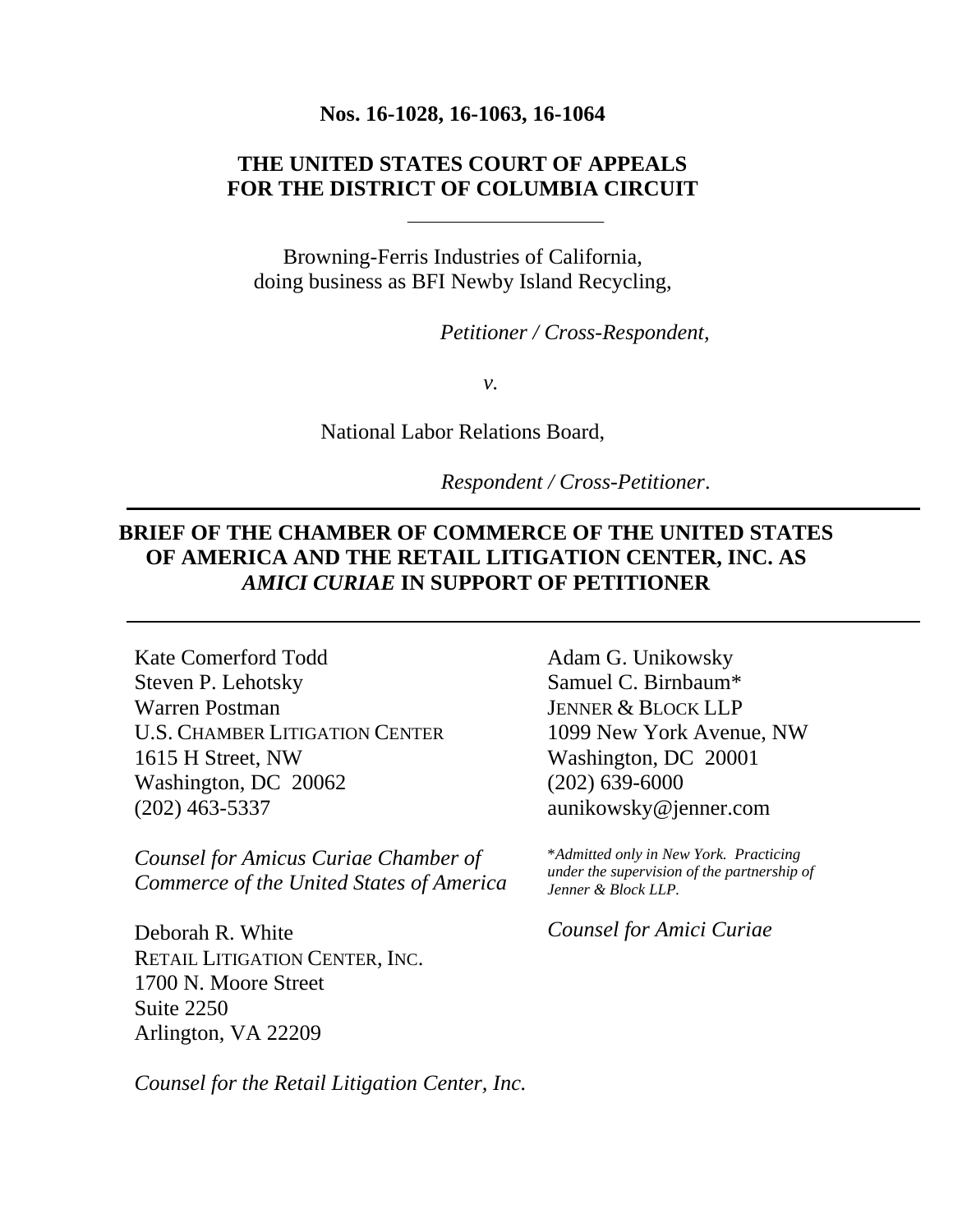### **CORPORATE DISCLOSURE STATEMENT**

 Pursuant to D.C. Circuit Rule 26.1, *amici curiae* certify that they have no outstanding shares or debt securities in the hands of the public, and do not have a parent company. No publicly held company has a 10% or greater ownership interest in the *amici curiae*.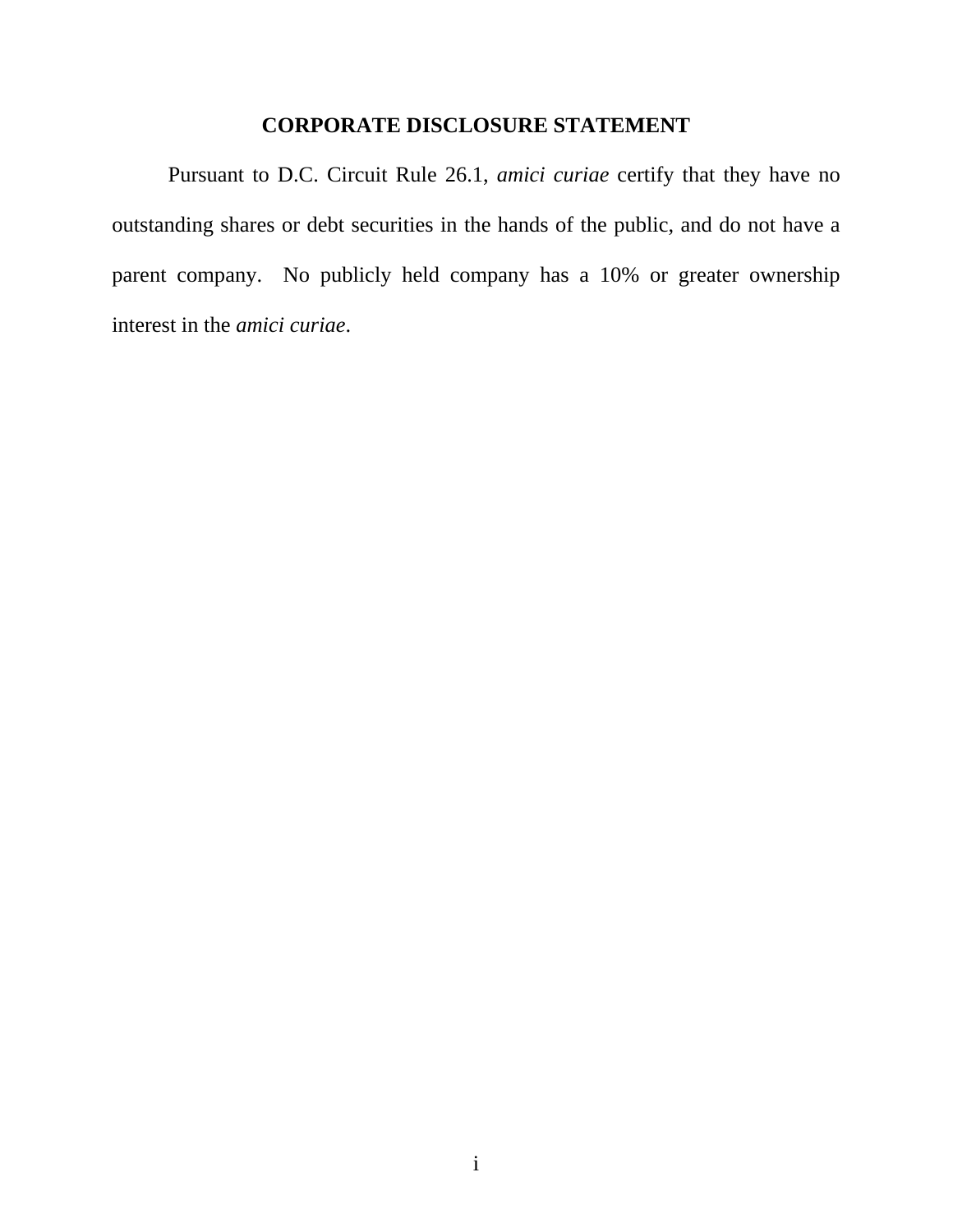# **TABLE OF CONTENTS**

| I.  |           | This Court Does Not Owe Deference To the Board's Interpretation Of                                                  |
|-----|-----------|---------------------------------------------------------------------------------------------------------------------|
| II. | The       | Board's Expansive Interpretation Of "Joint Employer"                                                                |
|     | A.        | The Board's Definition of a Joint Employer Is Remarkably                                                            |
|     | <b>B.</b> | The Board's Definition of a Joint Employer Is Inconsistent                                                          |
|     | C.        | The Restatement of Agency Does Not Support the Board's                                                              |
|     |           | The Restatement's Definition of "Employee" Does Not<br>1.<br>Support the Board's Expansion of the Joint Employer    |
|     |           | The Restatement's Sub-servant Doctrine Does Not<br>2.<br>Support the Board's Expansion of the Joint Employer<br>.24 |
|     | D.        | The Restatement of Employment Law Confirms That the<br>Board's Interpretation of the Common Law is Wrong<br>.27     |
|     |           |                                                                                                                     |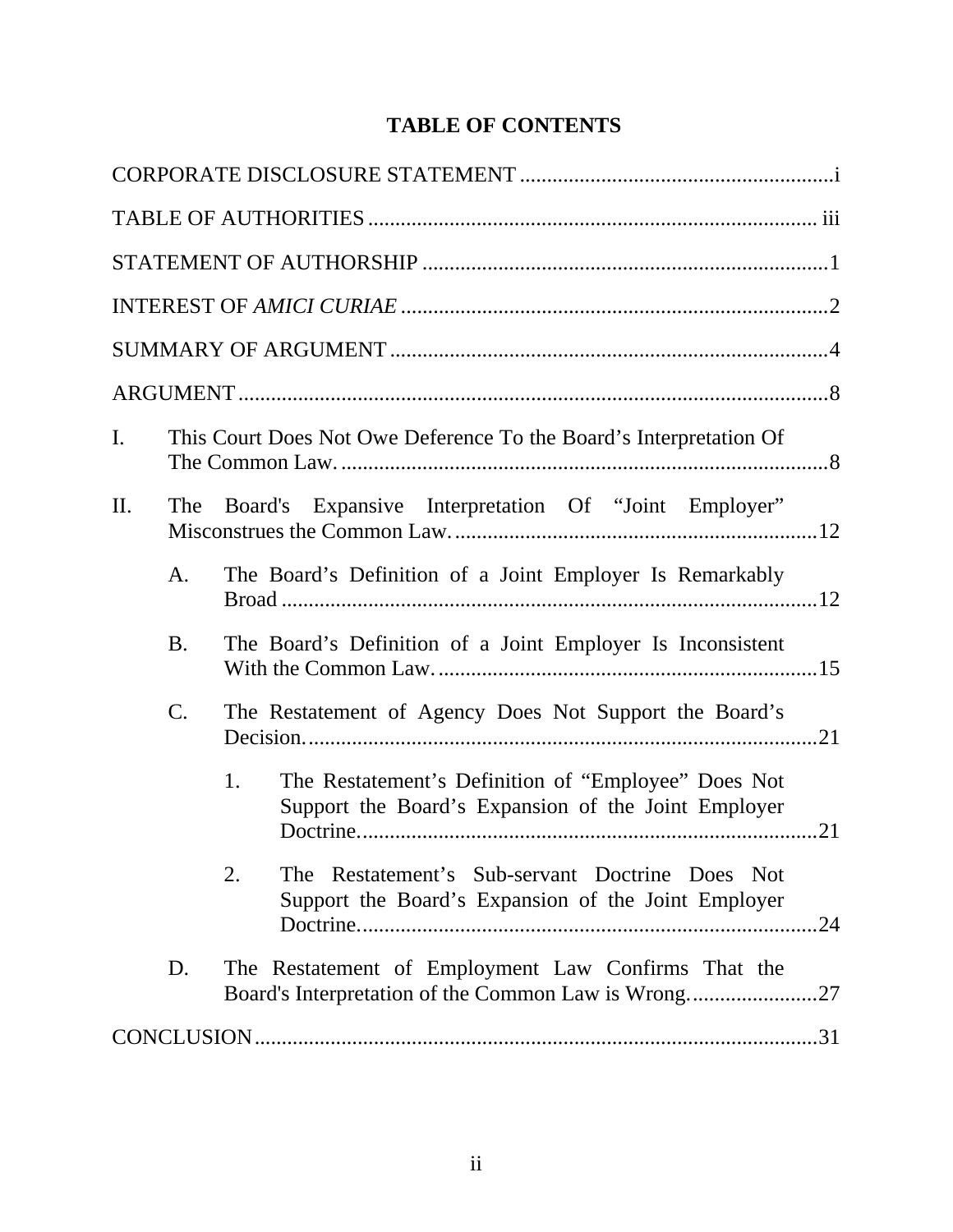# **TABLE OF AUTHORITIES\***

| <b>CASES</b>                                                                  |  |
|-------------------------------------------------------------------------------|--|
|                                                                               |  |
|                                                                               |  |
|                                                                               |  |
| Bettis v. Islamic Republic of Iran, 315 F.3d 325 (D.C. Cir. 2003)15           |  |
|                                                                               |  |
| Butler v. Drive Automobile Industries of America, Inc., 793 F.3d 404          |  |
| Delta & Pine Land Co. v. Sinkers Corp., 177 F.3d 1343 (Fed. Cir.              |  |
|                                                                               |  |
| <i>Estate of Suskovich v. Anthem Health Plans of Virginia, Inc., 553 F.3d</i> |  |
|                                                                               |  |
|                                                                               |  |
| General Teamsters Local Union Number 326 v. NLRB, 772 F.2d 894                |  |
| Gulino v. New York State Education Department, 460 F.3d 361 (2d)              |  |
|                                                                               |  |
| International Longshoreman's Ass'n, AFL-CIO v. NLRB, 56 F.3d 205              |  |
| Jansen v. Packaging Corp. of America, 123 F.3d 490 (7th Cir. 1997),           |  |

 $\overline{a}$ 

<sup>\*</sup> Authorities upon which we chiefly rely are marked with asterisks.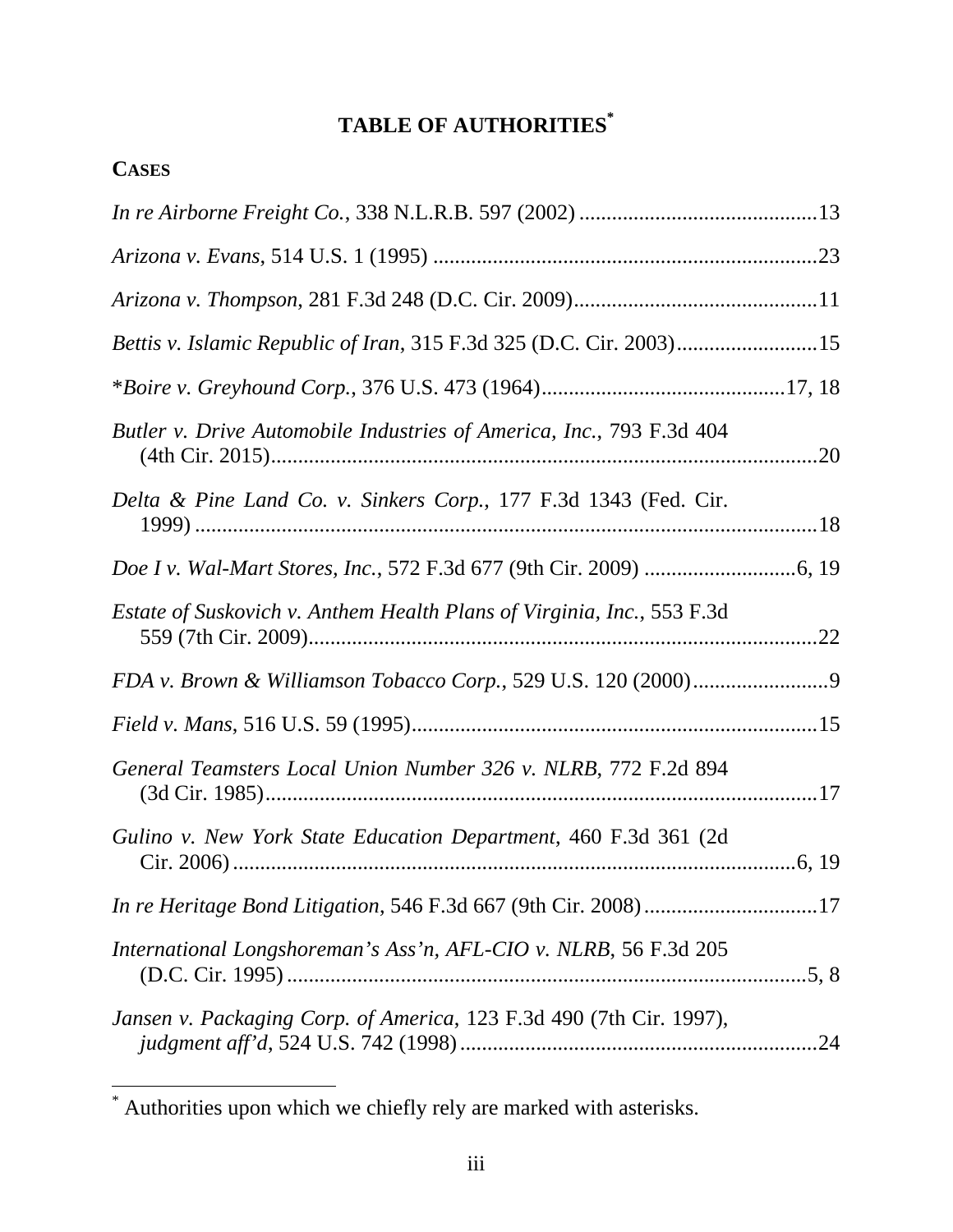| McLandrich ex rel. McLandrich v. Southern California Edison Co.,    |  |
|---------------------------------------------------------------------|--|
| McDonald v. Ponderosa Enterprises, Inc., 352 P.3d 14 (Mont. 2015)19 |  |
|                                                                     |  |
|                                                                     |  |
| *NLRB v. Browning-Ferris Industries of Pennsylvania, Inc., 691 F.2d |  |
|                                                                     |  |
| NLRB v. Sheet Metal Workers' International Ass'n, Local Union No.   |  |
| NLRB v. United Insurance Co. of America, 390 U.S. 254 (1968)10      |  |
| North American Van Lines, Inc. v. NLRB, 869 F.2d 596 (D.C. Cir.     |  |
|                                                                     |  |
| Patton Boggs, LLP v. Chevron Corp., 825 F. Supp. 2d 35 (D.D.C.      |  |
| PDK Laboratories Inc. v. U.S. DEA, 362 F.3d 786 (D.C. Cir. 2004) 11 |  |
|                                                                     |  |
| Schmidt v. Burlington Northern & Santa Fe Railway Co., 605 F.3d     |  |
|                                                                     |  |
| Services Employees International Union, Local 32BJ v. NLRB, 647     |  |
| Shenker v. Baltimore & Ohio Railroad Co., 374 U.S. 1 (1963)19       |  |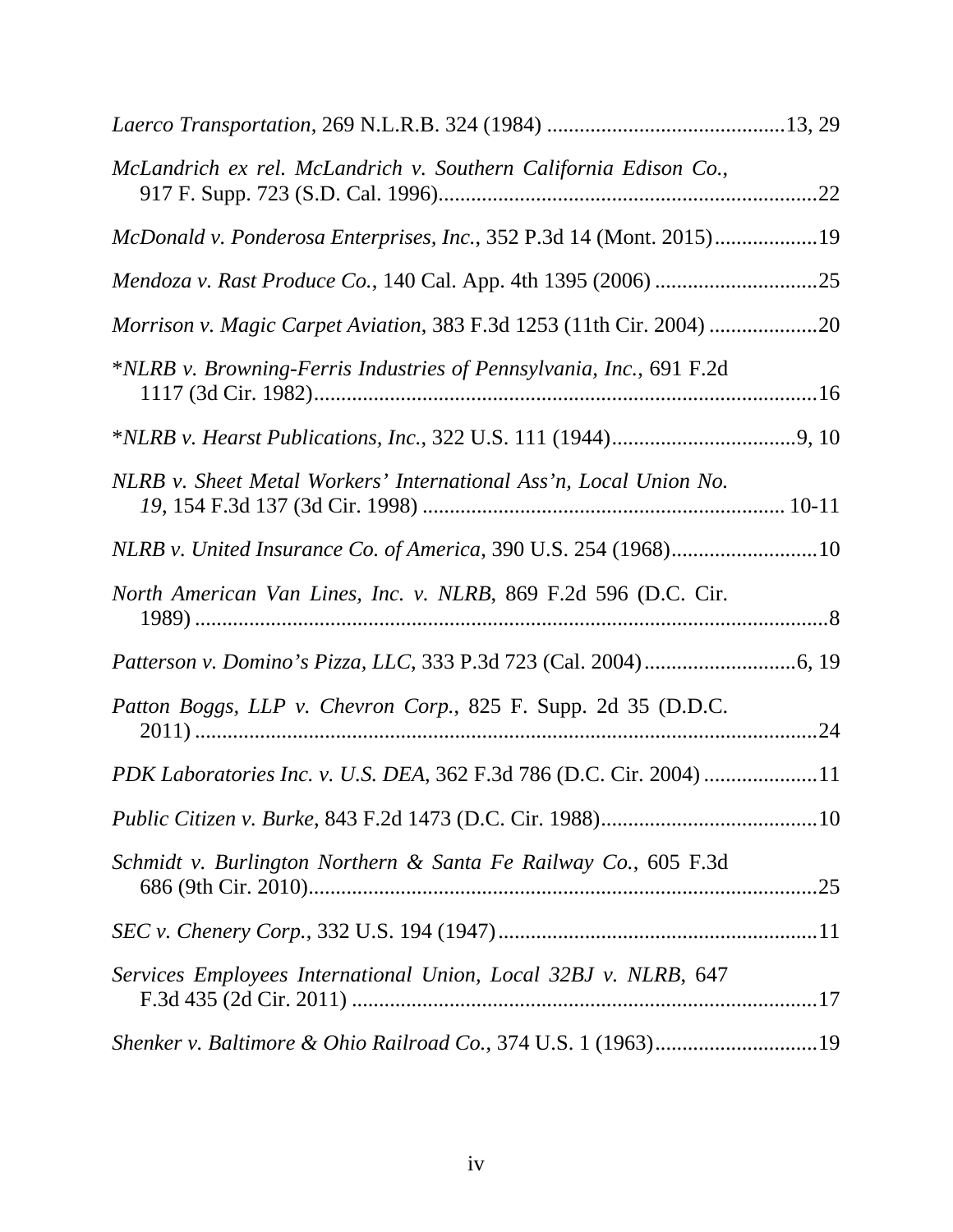| Tarron v. Bowen Machine & Fabricating Co., 213 P.3d 309 (Ariz. Ct.                                                              |  |
|---------------------------------------------------------------------------------------------------------------------------------|--|
| *TLI, Inc., 271 N.L.R.B. 798 (1984), enforcement granted, General<br>Teamsters Local Union Number 326 v. NLRB, 772 F.2d 894 (3d |  |
|                                                                                                                                 |  |
|                                                                                                                                 |  |
| <b>OTHER AUTHORITIES</b>                                                                                                        |  |
|                                                                                                                                 |  |
|                                                                                                                                 |  |
|                                                                                                                                 |  |
| Mortimer N. S. Sellers, The Doctrine of Precedent in the United                                                                 |  |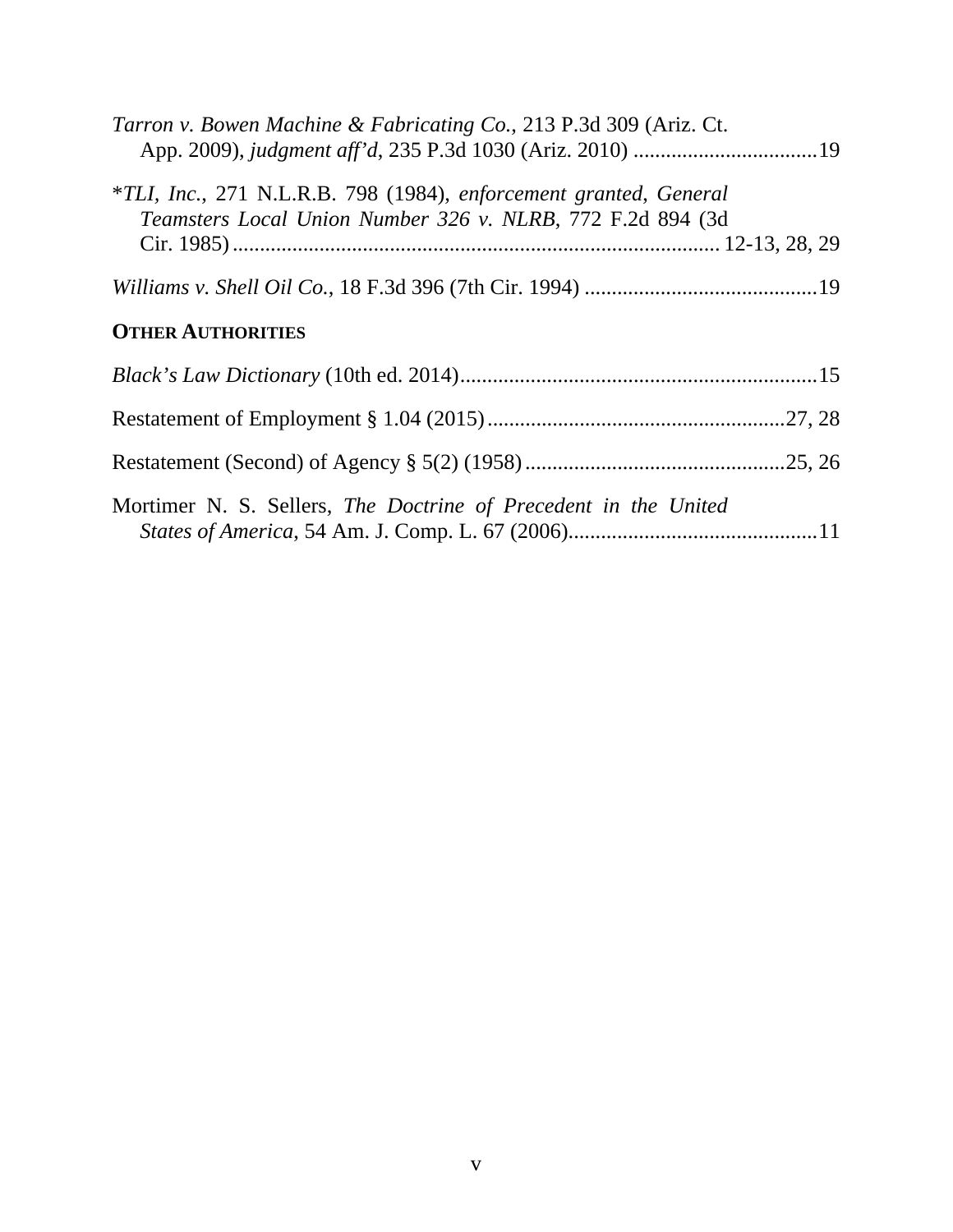#### **STATEMENT OF AUTHORSHIP**

Pursuant to D.C. Circuit Rule 29(c)(5), *amici curiae* certify that no party's counsel authored this brief in whole or in part; no party or party's counsel contributed money that was intended to fund preparing or submitting the brief; and no person—other than *amici curiae*, their members, or their counsel—contributed money that was intended to fund preparing or submitting the brief.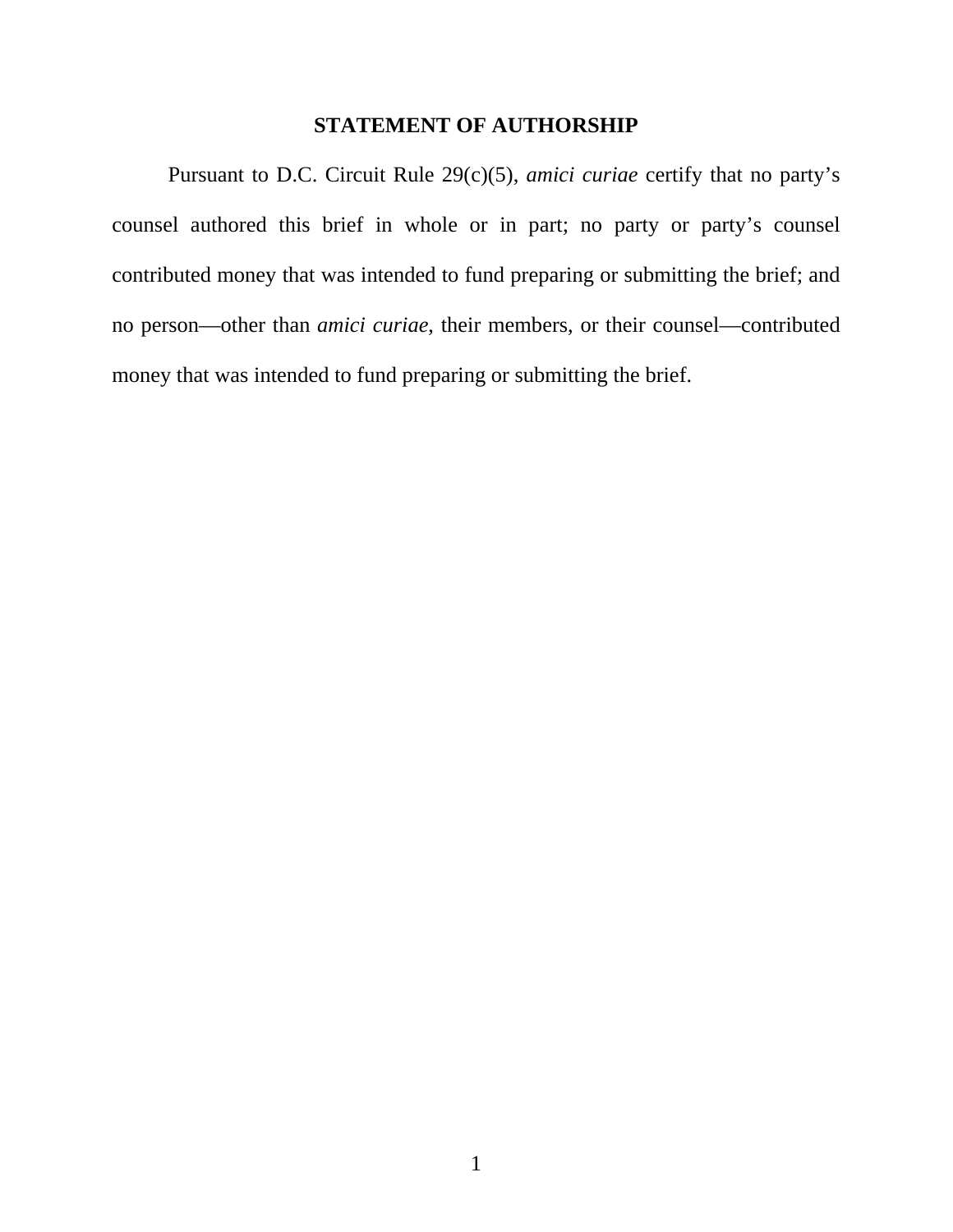#### **INTEREST OF** *AMICI CURIAE*

 The Chamber of Commerce of the United States of America (the "Chamber") is the world's largest business federation. It represents 300,000 direct members and indirectly represents the interests of more than three million companies and professional organizations of every size, in every industry sector, from every region of the country. An important function of the Chamber is to represent the interests of its members in matters before Congress, the Executive Branch, and the courts. To that end, the Chamber regularly files amicus briefs in cases that raise issues of vital concern to the Nation's business community.

 The Retail Litigation Center, Inc. ("RLC") is a public policy organization that identifies and contributes to legal proceedings affecting the retail industry. The RLC's members include many of the country's largest and most innovative retailers. They employ millions of workers throughout the United States, provide goods and services to tens of millions of consumers, and account for tens of billions of dollars in annual sales. The RLC seeks to provide courts with retailindustry perspectives on important legal issues impacting its members, and to highlight the potential industry-wide consequences of significant pending cases. The RLC frequently files amicus briefs on behalf of the retail industry.

 The members of the Chamber and the RLC have a strong interest in the outcome of this proceeding. For decades, members of the Chamber and RLC have

2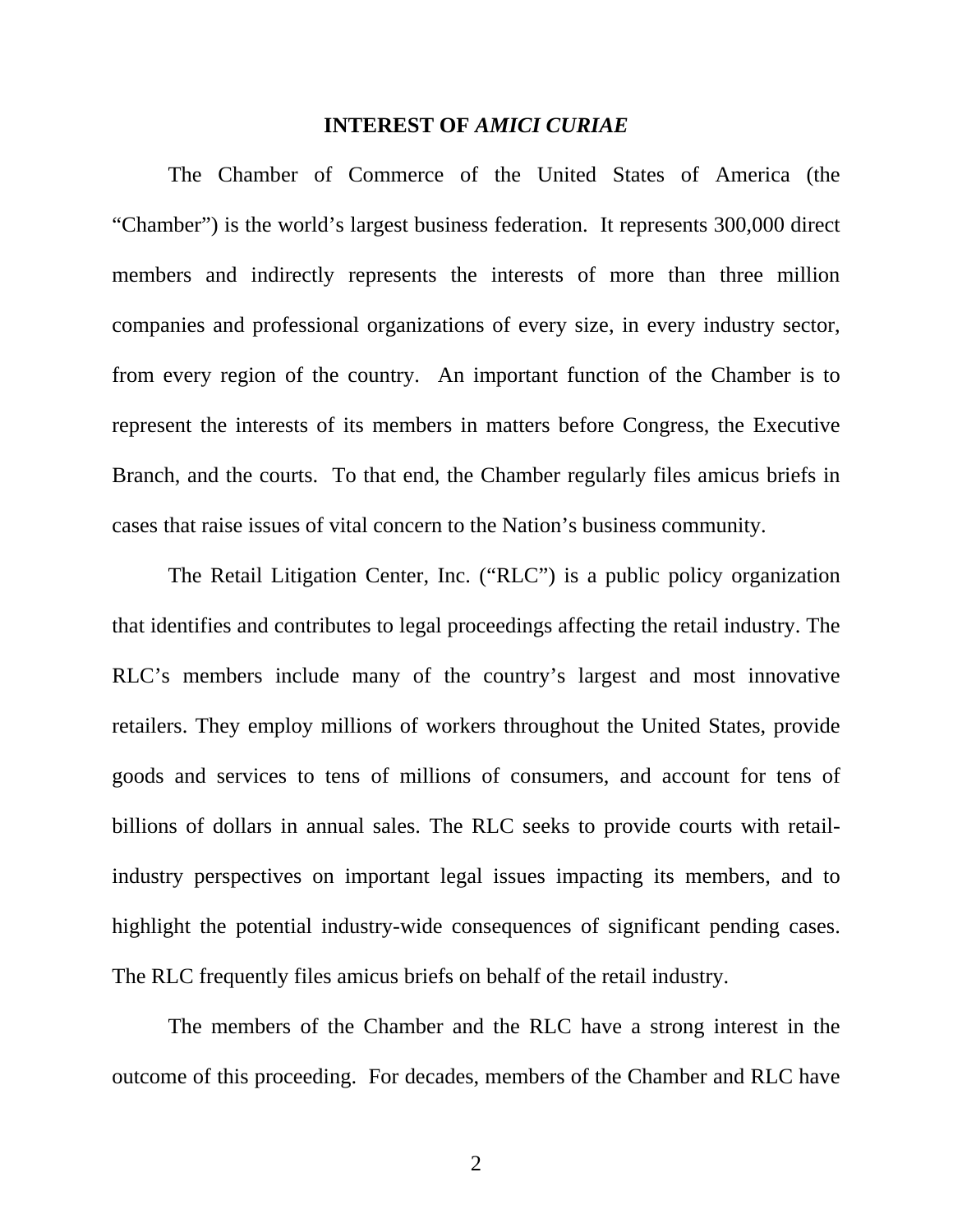relied upon the National Labor Relations Board's long-standing rule that the joint employer doctrine applies only where the putative joint employer exercises actual, direct, and plenary control over another employer's workers. The Board's new standard for joint employment, which requires only a theoretical, indirect, and limited right of control to establish joint-employer status, will destabilize labor relations in many members of the Chamber and the RLC.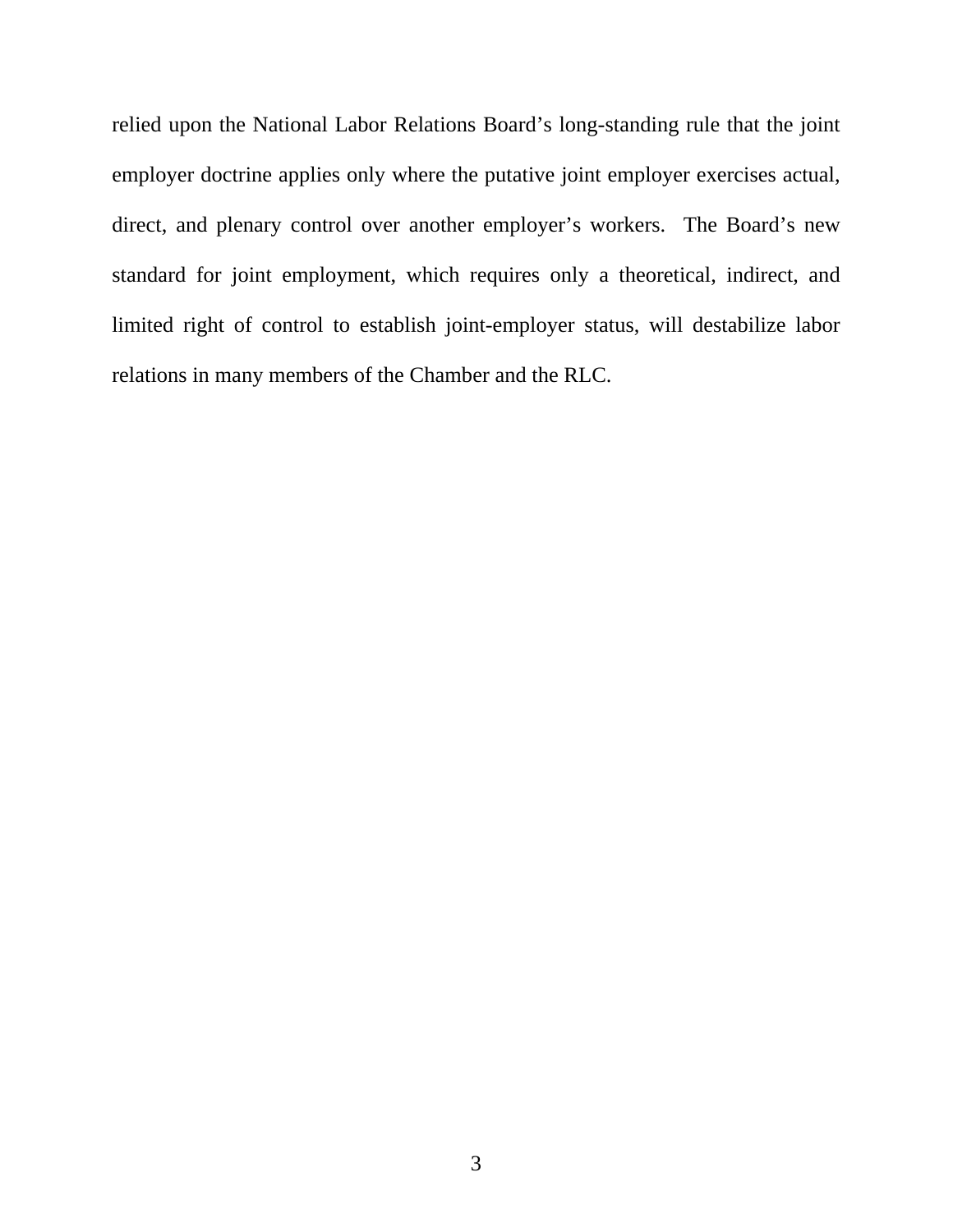#### **SUMMARY OF ARGUMENT**

In the decision below, the Board announced a new definition of a "joint employer," which will impose collective bargaining and a host of related obligations on numerous entities that the Board previously considered outside the scope of the NLRA. The Board expanded its prior definition of a joint employer in three respects. First, it overruled its prior decisions holding that *actual* control over employees is required for joint-employer status, announcing instead that mere *potential* control—for instance, a contractual right to control—is sufficient. Second, it overruled its prior decisions which held that *direct* control over employees is required for joint-employer status. Under the Board's new rule, *indirect* control—that is, control over a different employer, which itself has direct control over employees—can confer joint-employer status. Third, the Board rejected prior Board precedent holding that mere "limited and routine" control was insufficient to establish joint-employer status.

*Amici* agree with the arguments raised by Petitioner in its opening brief that the Board's new standard is contrary to Congress's intent, as reflected in the 1947 Taft-Hartley amendments to the NLRA, to align the definition of "employer" under the NLRA with the common law. Pet. Br. at 22-32. *Amici* submit this brief to explain in greater detail that, although the Board asserted that its changes to the prior definition of a joint employer simply restated the common law, they in fact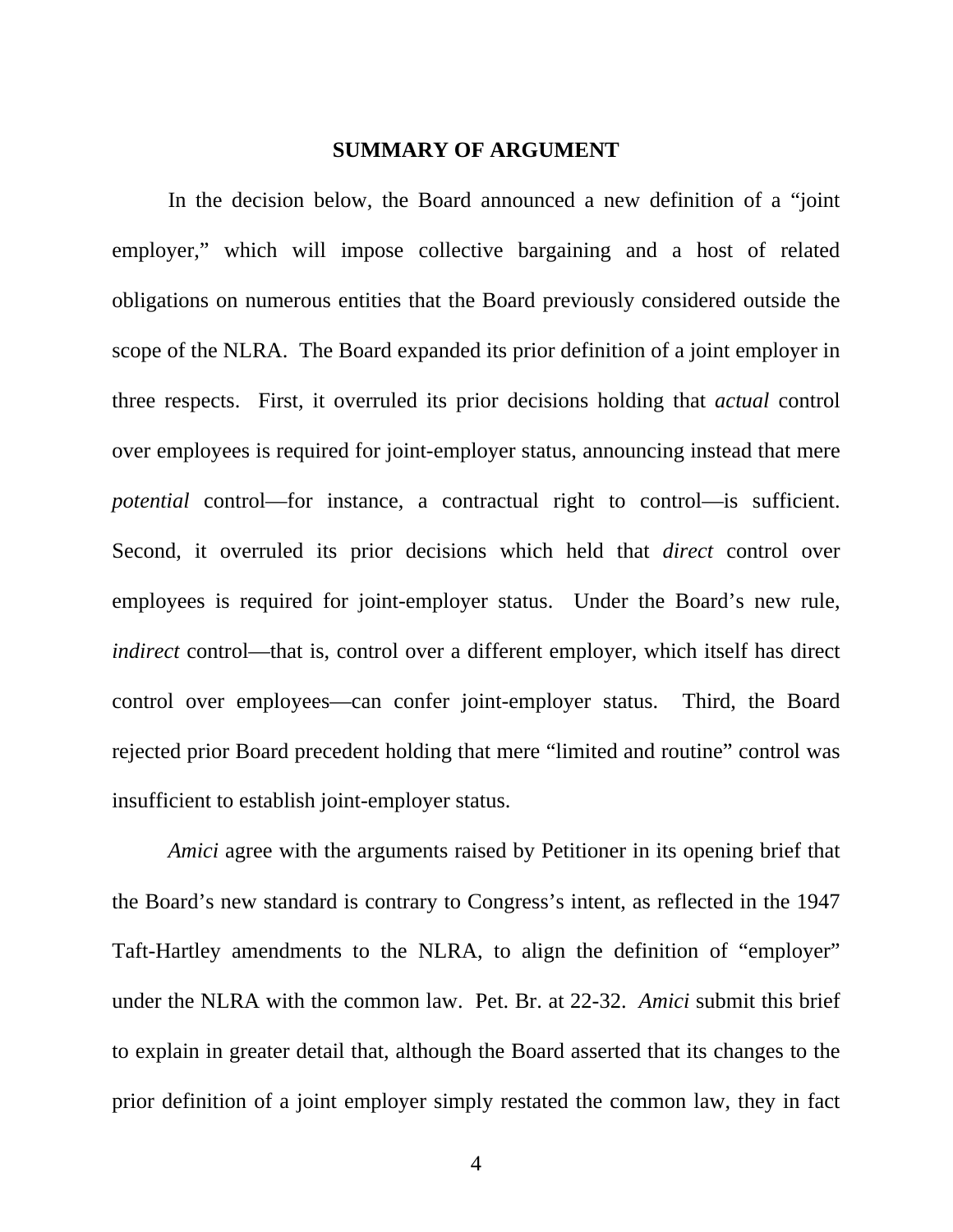ignore the common law. No court has ever adopted the Board's broad definition of a joint employer, and numerous courts have rejected it. Because the Board's interpretation of the common law is incorrect, its decision cannot be enforced.

 The Board's decision should be reviewed *de novo*. The Board expressly premised its decision on its (incorrect) understanding of the common law of agency, and this Court has held that the Board's interpretation of the common law of agency must be reviewed without deference. *Int'l Longshoreman's Ass'n, AFL-CIO v. NLRB*, 56 F.3d 205, 212 (D.C. Cir. 1995). Indeed, the rationales for the *Chevron* doctrine are especially inapplicable to this case. *Chevron* is premised on the theory that Congress implicitly delegated the authority to agencies to fill statutory gaps. And the statutory history of the NLRA establishes that Congress did *not* intend to delegate the authority to define an "employee" to the Board, but instead *withdrew* that authority based on its dissatisfaction with the Board's previous deviation from traditional common-law principles. Moreover, the Court should not defer to the Board based on the Board's greater expertise: although the Board may have greater expertise than a court in labor relations, interpretation of the common law is a quintessential judicial responsibility.

 The Board erred in holding that the common law supports its expansion of the definition of a joint employer. A common-law rule is necessarily a rule that has achieved a judicial consensus. Yet far from establishing a judicial consensus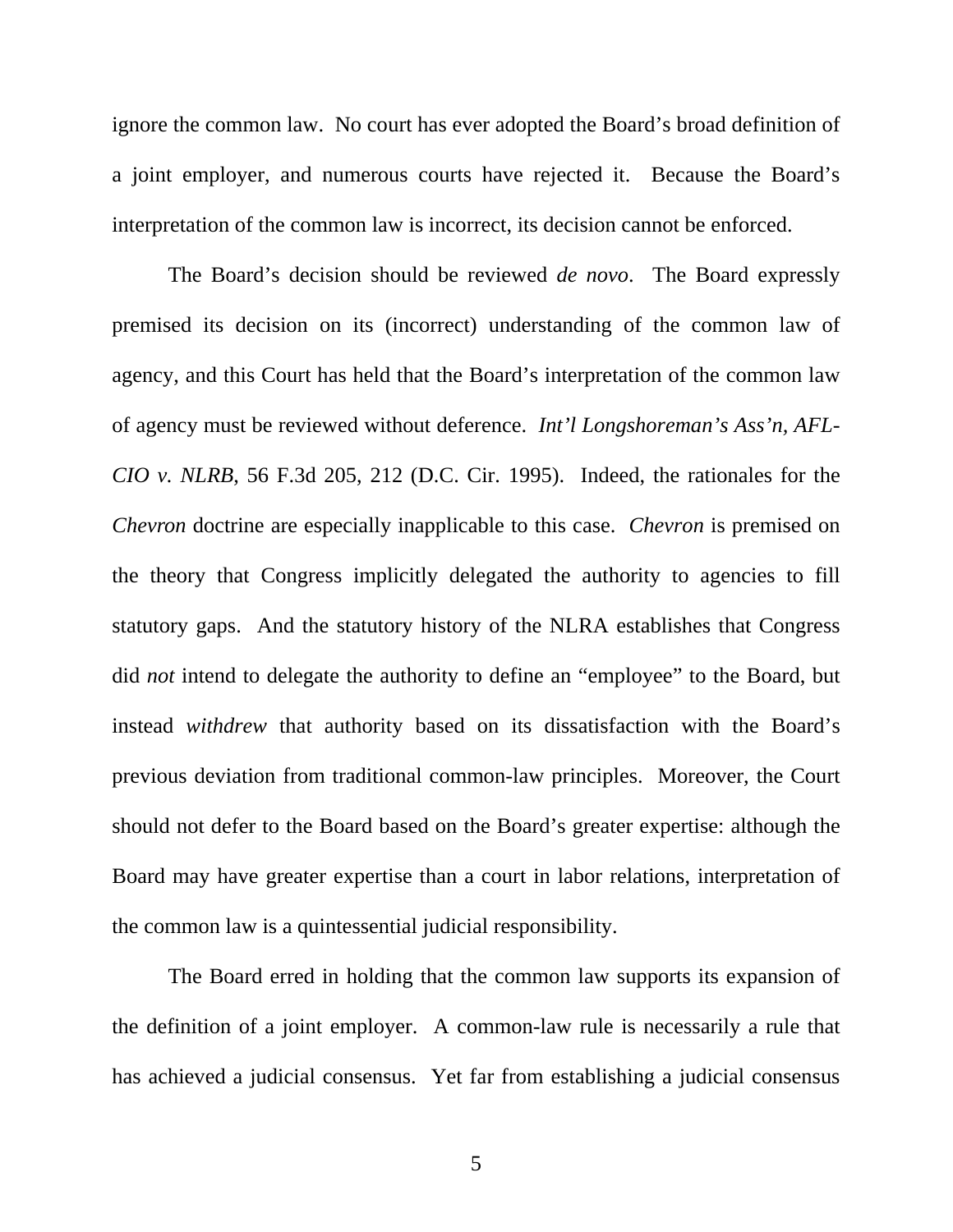in support of its new rule, the Board identified not a single case endorsing any aspect of that new rule. The Board instead relied on ambiguous negative inferences from dicta in cases that had no occasion to consider whether to expand the definition of a joint employer. The Board instead should have relied on the common law's longstanding "loaned servant" doctrine, under which a user company will be deemed the employer of its supplier's employees only if the user company exercises actual control over workers' activities. A multitude of modern common-law cases have similarly held that a joint employment relationship exists only if the putative joint employer exercises actual, direct control over the workers at issue. *See, e.g.*, *Doe I v. Wal-Mart Stores, Inc.*, 572 F.3d 677, 683 (9th Cir. 2009); *Gulino v. N.Y. State Educ. Dep't*, 460 F.3d 361, 379 (2d Cir. 2006); *Patterson v. Domino's Pizza, LLC*, 333 P.3d 723, 740 (Cal. 2004).

 In the absence of any judicial precedent supporting its interpretation, the Board looked instead to the Restatement (Second) of Agency. The Board's reliance on that document was misguided. The Board concluded that potential control over an employee was sufficient to establish joint-employer status, but the Restatement provision cited by the Board dealt with a different question: whether the delegation of power by a *single* employer to an employee could sever the employer-employee relationship, such that the employee did not have *any* employer. The policy considerations underlying that issue do not apply in the joint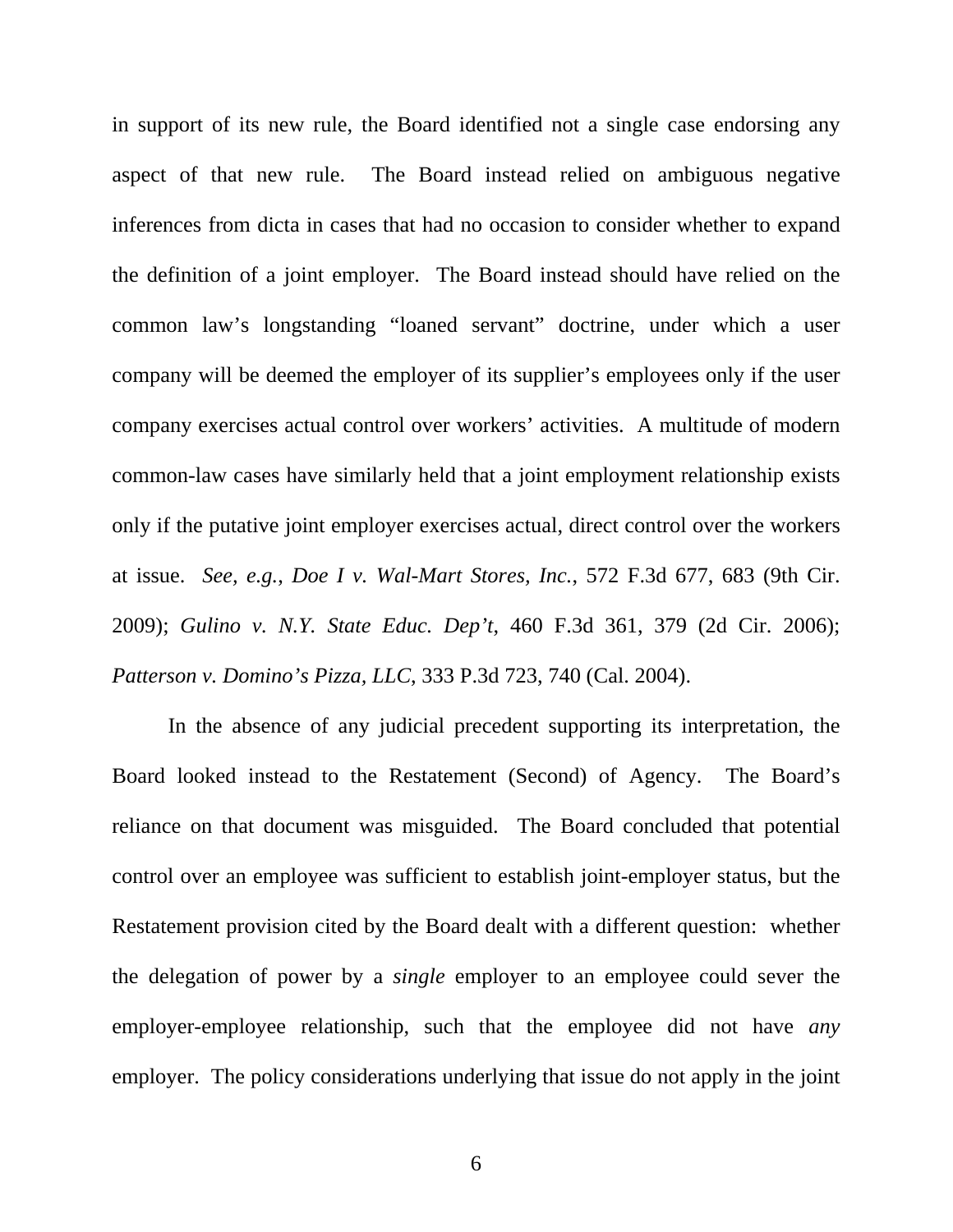employer context, and almost none of the cases discussed in the Restatement arose in that context.

 The Board also concluded that indirect control over an employee was sufficient to establish joint employer status based on an analogy to the Restatement's "sub-servant" doctrine, which holds that if a servant has his own sub-servant, then the sub-servant is an agent of both his master and his master's master. But the Restatement's reasoning is wholly inapplicable to the distinct question that the Board actually addressed: whether an employee can have two different masters when those masters are not in a master-servant relationship with each other.

 To the extent the Board relied on a restatement at all, the Board should have looked to the Restatement of Employment Law, which does include a section specifically addressing the joint-employer doctrine, rather than rely on portions of the Restatement (Second) of Agency, which did not address the joint-employer issue. The Restatement of Employment Law, like the case law, rejects the Board's new definition of a joint employer. The Board evidently believed that the common law *should* recognize its expanded definition of a joint employer, but the NLRA requires that the Board apply what the common-law rule *is*, not what the Board thinks it should be. In substituting the common-law rule with its own preferred definition of a joint employer, the Board exceeded its statutory authority.

7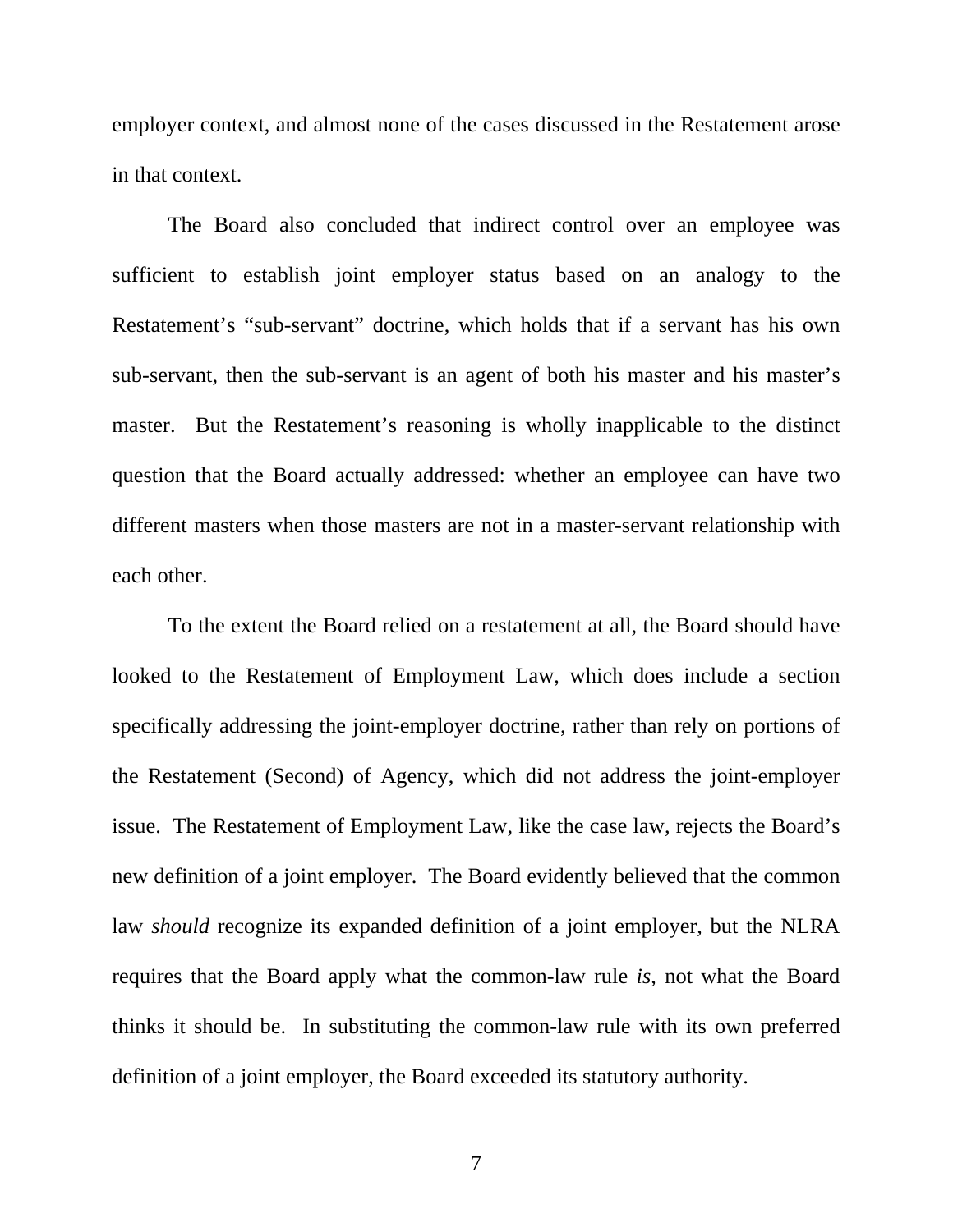#### **ARGUMENT**

### **I. This Court Does Not Owe Deference To the Board's Interpretation Of The Common Law.**

The Board's decision should be reviewed *de novo*. This Court has held that where the Board interprets the common law, the Court should not defer to the Board's legal conclusions. In *North American Van Lines, Inc. v. NLRB*, 869 F.2d 596 (D.C. Cir. 1989), this Court, facing a dispute over whether workers qualified as employees or independent contractors under the NLRA, concluded that it would be inappropriate "to extend any great amount of deference" to the Board's decision. *Id.* at 598 (quotation marks omitted). It reasoned that "Congress intended that traditional agency law principles guide the determination whether workers are employees," and the interpretation of agency law "involves special administrative expertise that a court does not possess." *Id.* (internal quotation marks and citations omitted). Similarly, in *International Longshoreman's Ass'n, AFL-CIO v. NLRB*, 56 F.3d 205, 212 (D.C. Cir. 1995), the Court stated that "when confronted with a question regarding the meaning of an NLRA provision incorporating common law agency principles, we need not defer to the agency's judgment as we normally might under the doctrine of [*Chevron*]." In this case, the Board made clear that its new test for joint employer status was based on its understanding of the common law of agency: "In determining whether an employment relationship exists for purposes of the Act, the Board must follow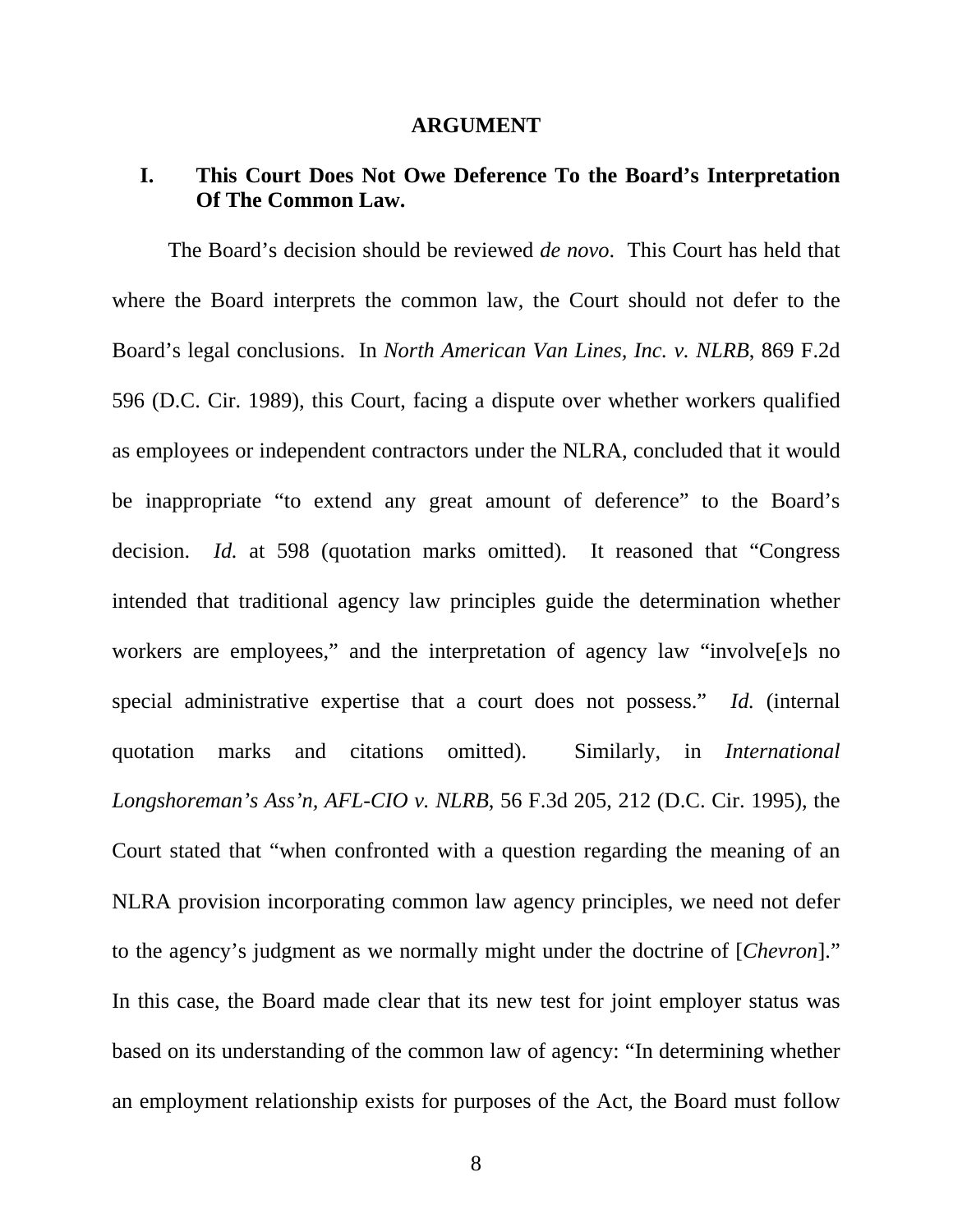the common law agency test." *Browning Ferris Industries of California*, 362 N.L.R.B. No. 186 (2015) ("Board Op.") at  $12<sup>1</sup>$  Therefore, the Court owes no deference to the Board's conclusions.

*De novo* review of the Board's decision flows directly from the rationales underlying the *Chevron* doctrine. *Chevron* is "premised on the theory that a statute's ambiguity constitutes an implicit delegation from Congress to the agency to fill in the statutory gaps." *FDA v. Brown & Williamson Tobacco Corp.*, 529 U.S. 120, 159 (2000). There simply is no "statutory gap" to fill when it comes to understanding the common law. And, here, the statutory history of the NLRA confirms that Congress did *not* intend to delegate to the Board who qualifies as an "employee" under the NLRA.

In *NLRB v. Hearst Publications, Inc.*, 322 U.S. 111 (1944), the Supreme Court upheld the Board's interpretation of the term "employee" under the NLRA, which "reject[ed] conventional limitations on such conceptions as 'employee,' 'employer,' and 'labor dispute,'" in favor of a broader definition grounded in "the purpose of the Act and the facts involved in the economic relationship." *Id.* at 129. The Court held that deference to the Board on the definition of "employee" was warranted, noting that the task of making a "definitive limitation around the term

 $\overline{a}$ 

<sup>1</sup> All citations are to the Board's decision released on August 27, 2015, which begins on page 5 of the document entitled "Underlying Decision in Case" filed in on February 26, 2016.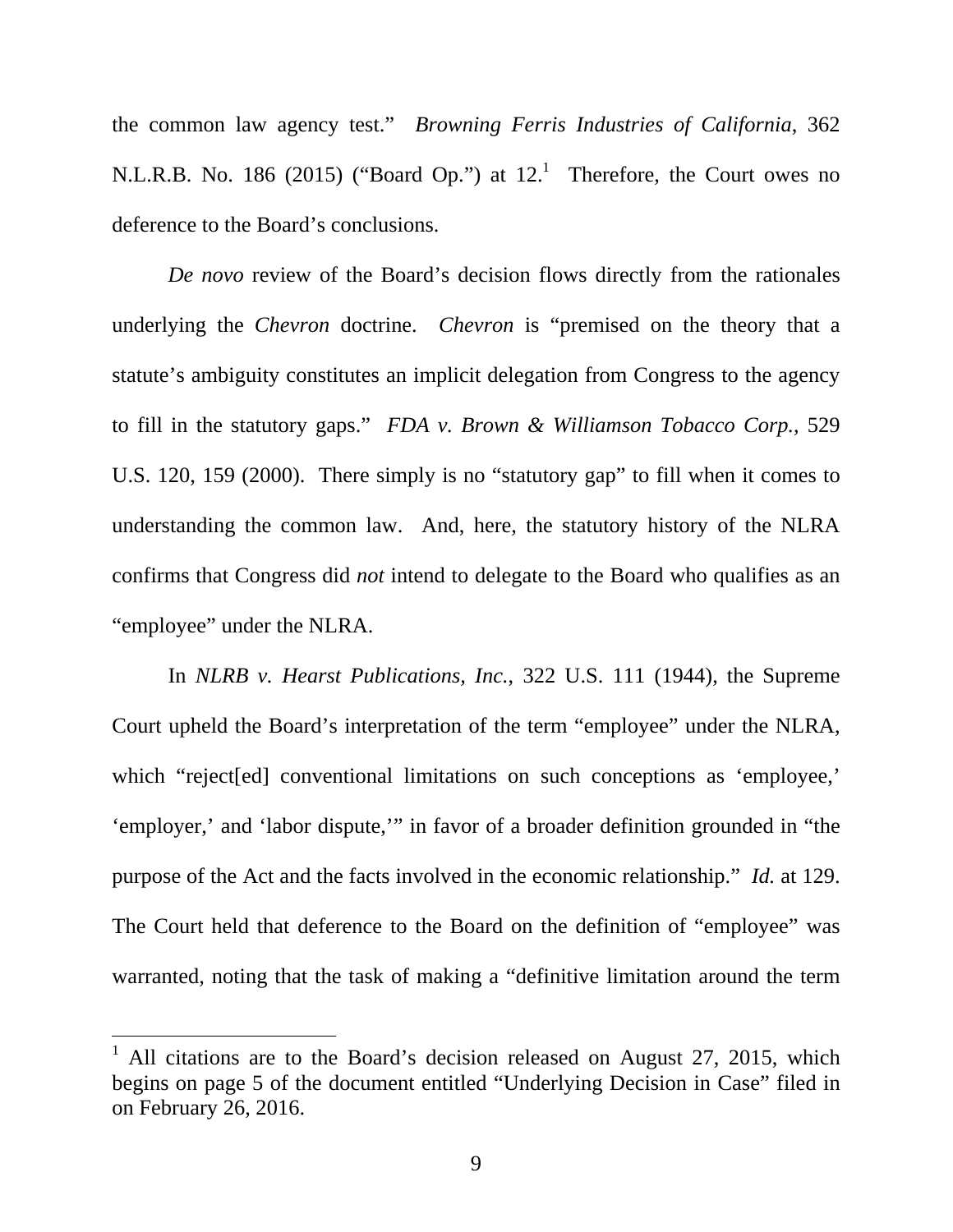'employee' … has been assigned primarily to the agency created by Congress to administer the Act." *Id.* at 130.

The Supreme Court's decision in *NLRB v. United Insurance Co. of America*, 390 U.S. 254 (1968), explains what happened next:

Congressional reaction to this construction of the Act was adverse and Congress passed an amendment specifically excluding 'any individual having the status of an independent contractor' from the definition of 'employee' contained in § 2(3) of the Act. The obvious purpose of this amendment was to have the Board and the courts apply general agency principles in distinguishing between employees and independent contractors under the Act.

*Id.* at 256. Thus, when it enacted the NLRA's current definition of "employee,"

Congress made clear that the term "employee" did not have any unique meaning under the NLRA. As such, Congress *withdrew*, rather than delegated, the authority to fill statutory gaps. This statutory history supports the application of a kind of anti-*Chevron* doctrine, in which courts must avoid deferring to the agency's rationale, and must instead exercise their own independent judgment in interpreting whether the Board's interpretation of "employee" accords with the common law.

 The *Chevron* doctrine is also premised on the theory that "a specific agency's expertise is greater than the court's—and therefore *that* agency is likely to understand congressional purpose, in the zone of its expertise, more profoundly than the Judiciary." *Public Citizen v. Burke*, 843 F.2d 1473, 1477 (D.C. Cir. 1988). That rationale does not apply here, because "the NLRB has no special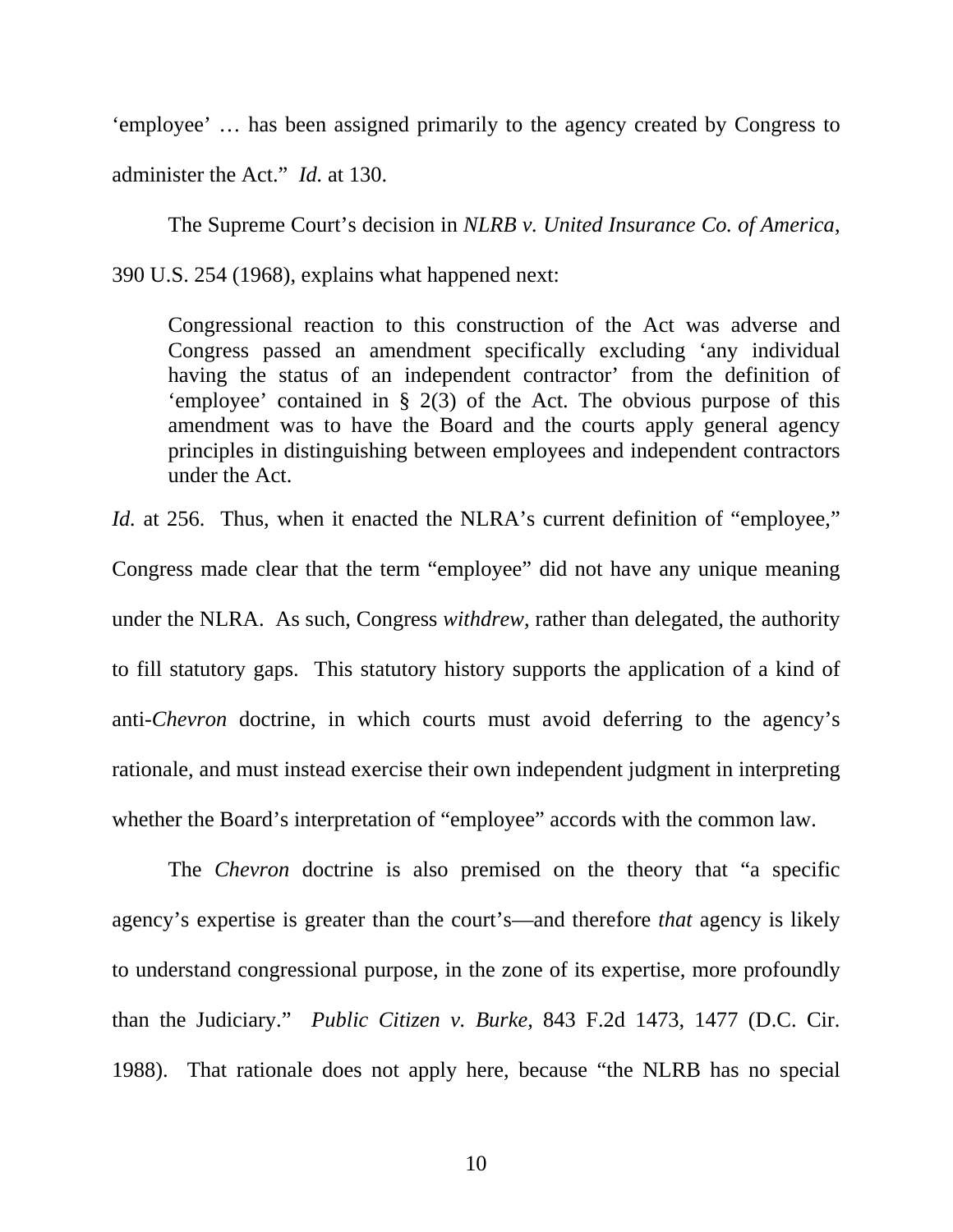expertise applying . . . common law principles; that expertise lies with the Court." *NLRB v. Sheet Metal Workers' Int'l Ass'n, Local Union No. 19*, 154 F.3d 137, 141 (3d Cir. 1998). "Common law" is reflected by the consensus of *judges* on what the law should be. *See* Mortimer N. S. Sellers, *The Doctrine of Precedent in the United States of America*, 54 Am. J. Comp. L. 67, 72 (2006) (describing a consensus that "the best evidence of the common law is found in the decisions of the courts"). Judges, not agencies, are the experts in elucidating the common law.

 Finally, the Court should not defer to the Board because the Board itself stated that its definition of a joint employer reflected its understanding of the common law. Board Op. at 12. Where an agency eschews any reliance on its own discretionary authority, courts should take the agency at its word and review *de novo*. *Arizona v. Thompson*, 281 F.3d 248, 253-54 (D.C. Cir. 2009) (declining to apply deference because agency "did not purport to exercise discretion"); *PDK Labs. Inc. v. U.S. DEA*, 362 F.3d 786, 798 (D.C. Cir. 2004) (same). Otherwise, the court would contravene the teaching of *SEC v. Chenery Corp.*, 332 U.S. 194 (1947), which requires a court to review an agency's actual reasoning in assessing the legality of agency action. *PDK Labs*, 362 F.3d at 798 (citing *Chenery*, 332 U.S. at 200).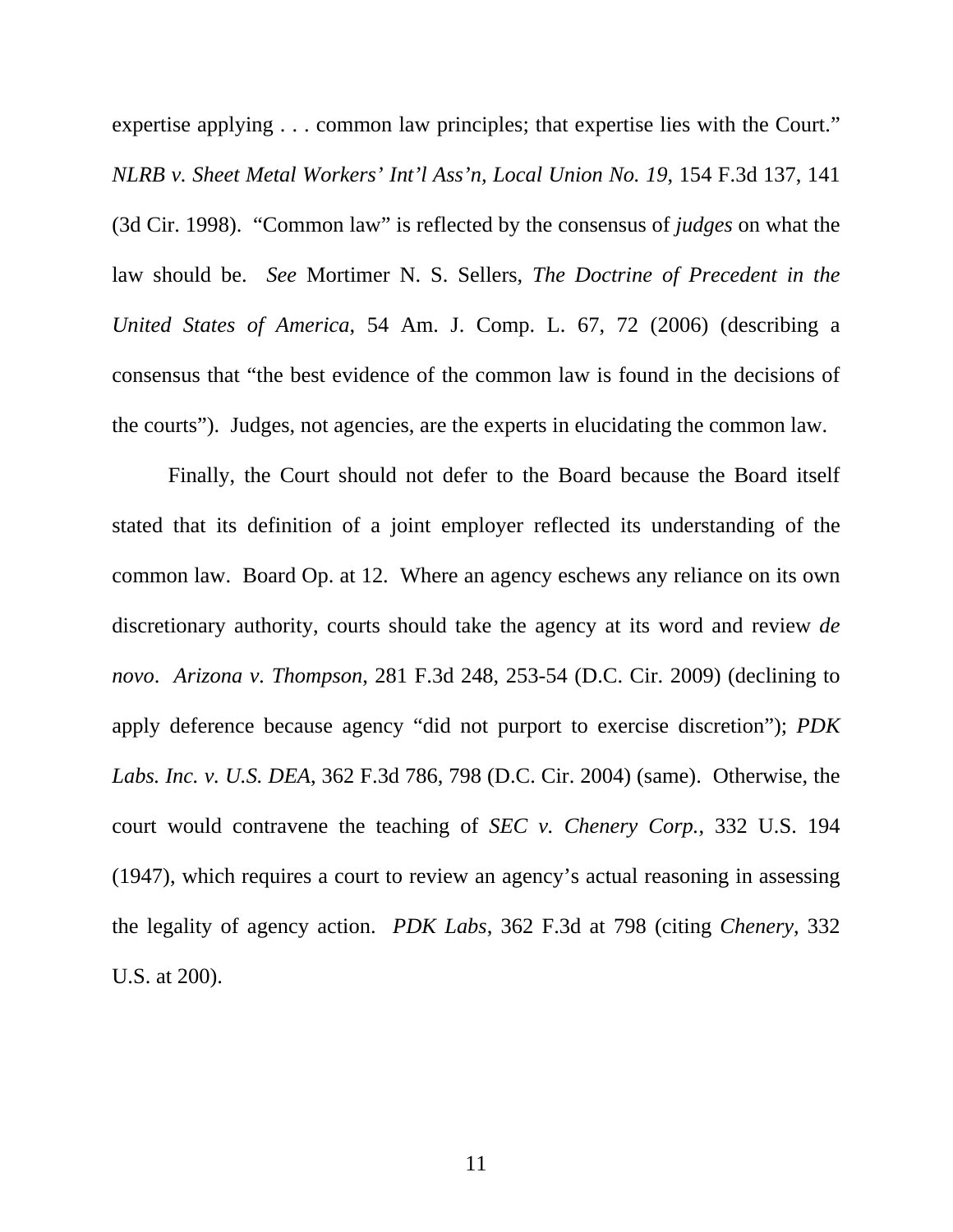### **II. The Board's Expansive Interpretation Of "Joint Employer" Misconstrues the Common Law.**

Under *de novo* review, the Board's expansive new interpretation of "joint employer" is an incorrect interpretation of the common law. The "common law" is derived from the consensus of courts; yet the Board's new definition of a "joint employer" is inconsistent with that consensus as found in the relevant case law. Without precedent to support its position, the Board instead relied on the Restatement (Second) of Agency, but took the provisions of that treatise far out of context. To the extent the Board relied on a Restatement, it should have looked to the Restatement of Employment Law, which specifically addresses the commonlaw test for joint employment status—and specifically rejects the Board's new rule.

#### A. The Board's Definition of a Joint Employer Is Remarkably Broad.

In assessing whether the Board's new definition of a "joint employer" comports with the common law, the Court should begin by recognizing the breadth of that definition. The Board broadened its prior definition of a joint employer under the common law in three different respects.

First, the Board concluded that an entity could be deemed a joint employer if it had a contractual right to control workers, even if it did not actually exercise that contractual right. Board Op. at 13-14. It therefore overruled its prior decisions holding that actual control, not potential control, is required for joint employer status. *See TLI, Inc.*, 271 N.L.R.B. 798, 802-03 (1984), *enforcement granted*, *Gen.* 

12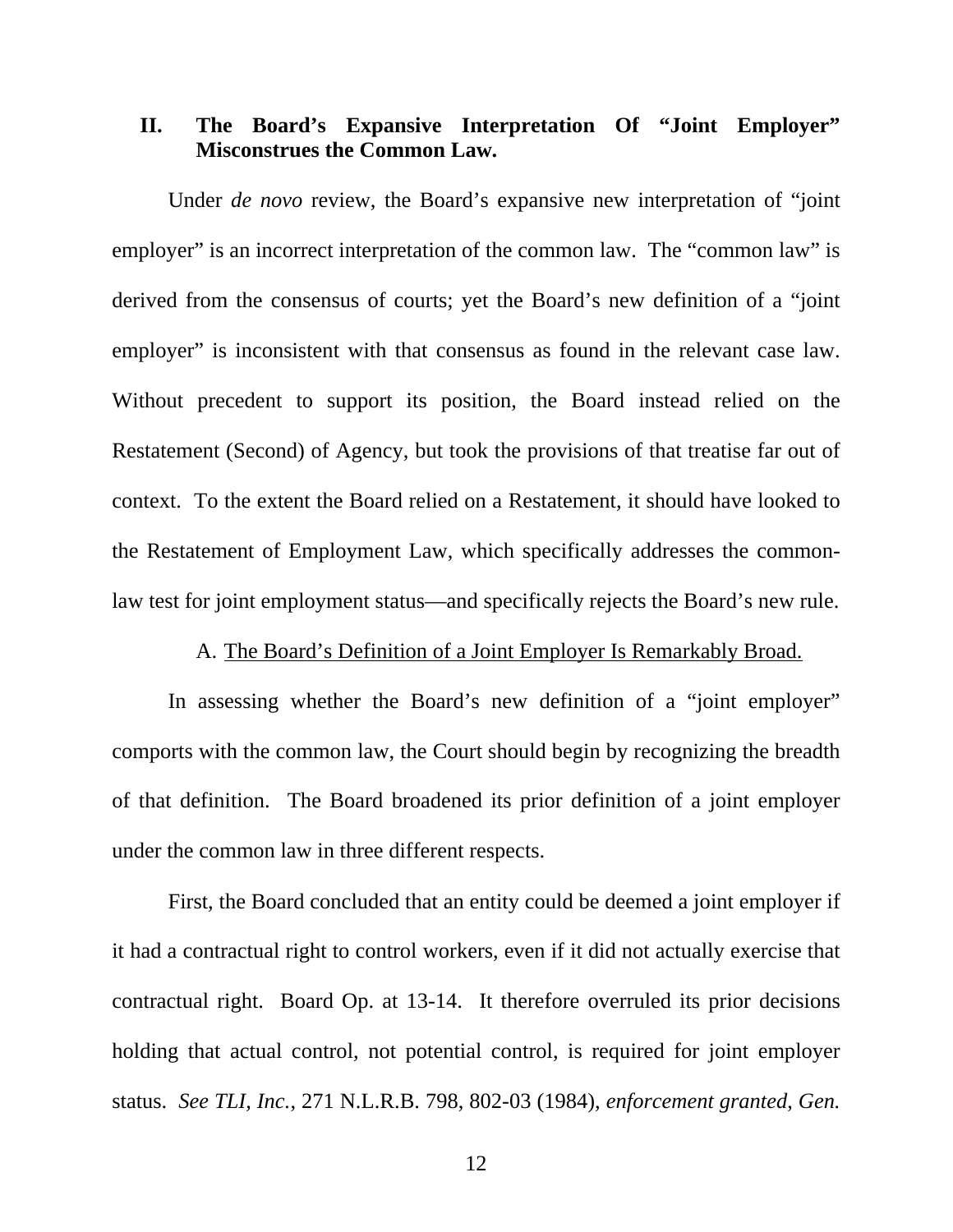*Teamsters Local Union No. 326 v. NLRB*, 772 F.2d 894 (3d Cir. 1985); *Laerco Transp.*, 269 N.L.R.B. 324, 324-25 (1984); *see also* Board Op. at 16 (overruling these decisions).

Second, the Board concluded that an entity could be deemed a joint employer based on mere indirect control of a worker's terms and conditions of employment. *See* Board Op. at 14. It thus overruled its prior decisions holding that "direct and immediate" control is required for joint employer status. *See In re Airborne Freight Co.*, 338 N.L.R.B. 597, 597 (2002); *see also* Board Op. at 16 (overruling this decision).

Third, the Board overruled its prior decisions holding that that an entity could be deemed a joint employer under the common law based only on direct supervision of employees and that "limited and routine" supervision of employees did not establish a joint employer relationship. Board Op. at 16 (overruling *AM Property Holding Corp.*, 350 N.L.R.B. 998, 1001 (2007), *enforcement granted in relevant part*, *SEIU, Local 32BJ v. NLRB*, 647 F.3d 435 (2d Cir. 2011)).

Taking the Board's three holdings together, the Board held that an entity's potential, indirect, and limited control over a worker may be sufficient to brand that entity as an "employer" under the common law, which could in turn require the employer to engage in collective bargaining, and subject it to the numerous related obligations that accompany such a determination under the NLRA.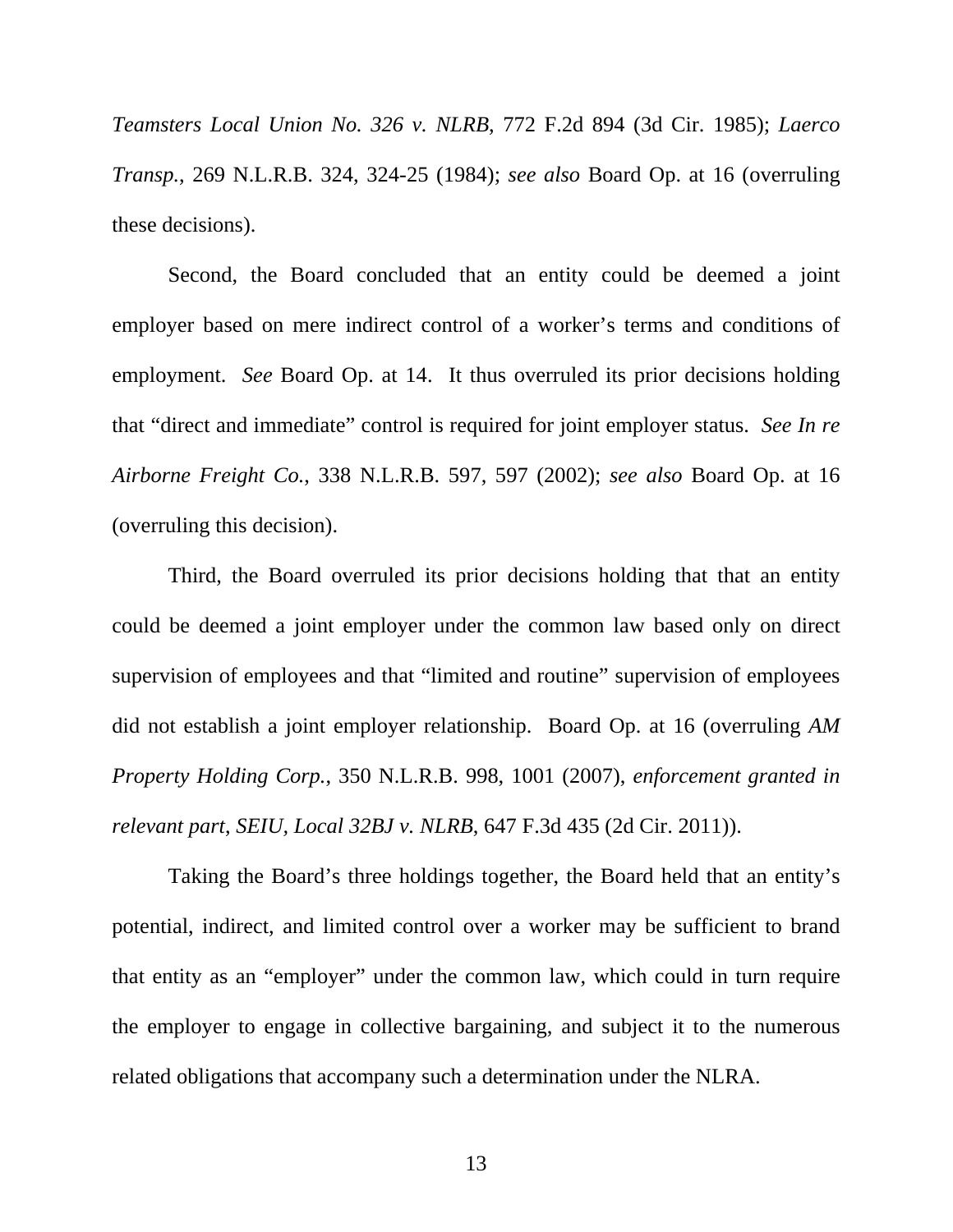The Board sought to cabin its new definition by holding that "the existence of a common-law employment relationship is necessary, but not sufficient, to find joint employer status." Board Op. at 12. It concluded that for joint employer status to apply, it must also be that "meaningful collective bargaining, is, in fact, possible." *Id.* at 13.

But that limitation simply illustrates how expansive the Board's interpretation of a "common law" employer actually is. The Board made clear that it believes meaningful collective bargaining is possible over just about anything: not just over "hiring, firing, discipline, supervision, and direction," but also over "conditions of employment," such as "scheduling," and "assigning work." Board Op. at 15. Yet, the Board concluded that the category of common-law joint employers was even *broader* than the category of employers which could engage in meaningful collective bargaining. It determined that there would be some cases in which the common law *would* recognize joint employer status, but where the connection between employer and employee is nonetheless so attenuated that meaningful collective bargaining is impossible, even under its expansive definition of collective bargaining; that is why the Board felt the need to impose a narrowing limitation on the purported common-law rule. Thus, the Board's understanding of common law employment relationships necessarily must encompass an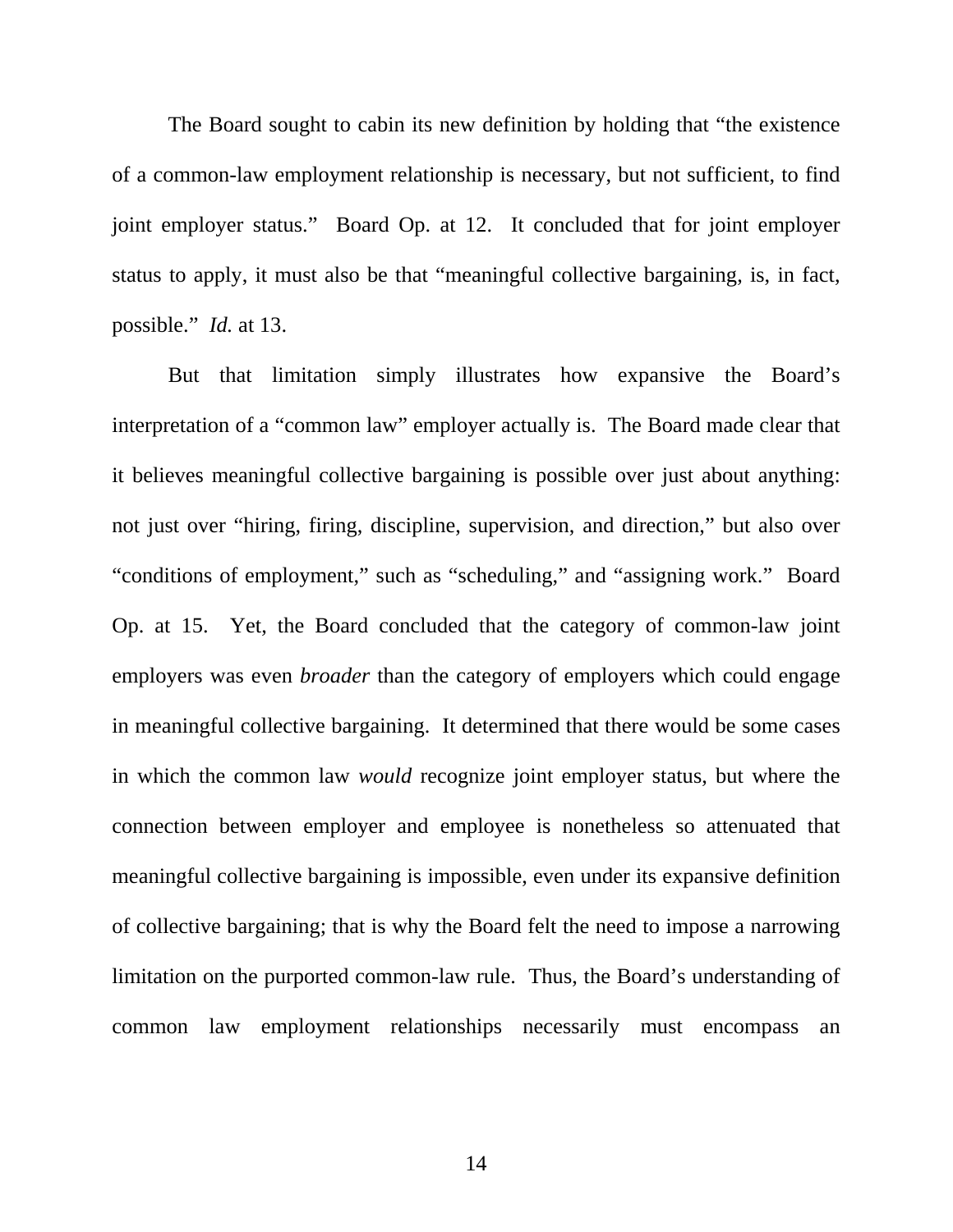extraordinarily broad category of economic relationships between workers and other entities.

### B. The Board's Definition of a Joint Employer Is Inconsistent With the Common Law.

Notwithstanding the immense breadth of the new definition, the Board repeatedly declared that its approach was permitted, and indeed required, by the "common law." The Board's interpretation of the common law is incorrect.

The "common law" is "[t]he body of law derived from judicial decisions." *Black's Law Dictionary* 334 (10th ed. 2014). A rule is characterized as the "common law" rule if it reflects "the dominant consensus of common-law jurisdictions." *Field v. Mans*, 516 U.S. 59, 70 n.9 (1995). Thus, to show that the "common law" recognizes joint-employer status in the context of a contingent, indirect, or limited relationship, the Board must show a "consensus" of "judicial decisions" recognizing a joint-employer relationship under those circumstances.

Yet the Board identified *no* common-law case supporting *any* aspect of its new definition of "joint employer." It identified no case holding that joint employer status could be found based on potential rather than actual control; no case holding that joint employer status could be found based on indirect rather than direct control; and no case holding that joint employer status could be found based on merely limited and routine control. That, alone, is sufficient to show that the Board's rule does not reflect the "common law." *See Bettis v. Islamic Rep. of Iran*,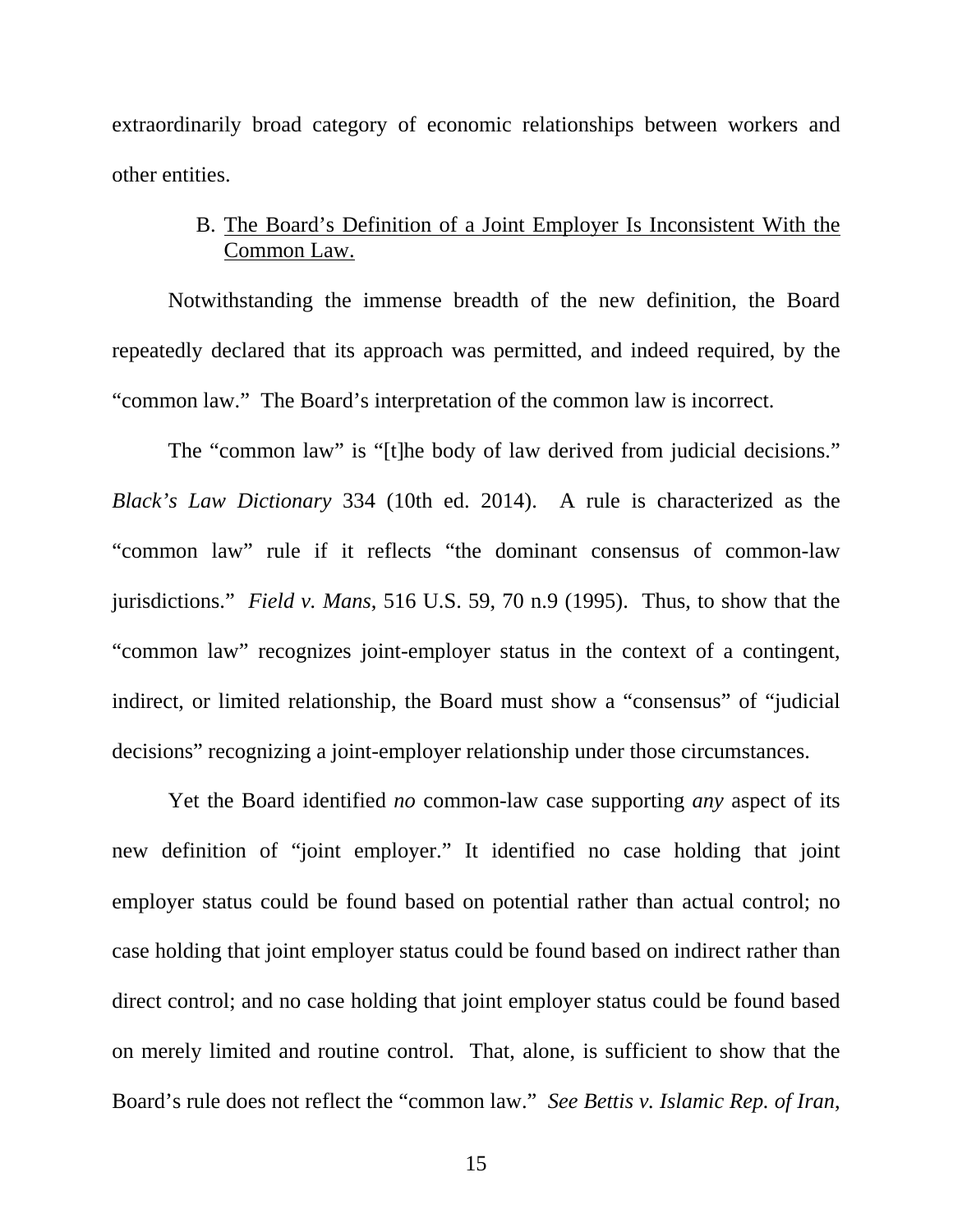315 F.3d 325, 333 n.9 (D.C. Cir. 2003) (rejecting party's interpretation of common law when "no case" supported that interpretation).

The Board insisted that the Third Circuit "endorsed" its test in *NLRB v. Browning-Ferris Industries of Pennsylvania, Inc.*, 691 F.2d 1117 (3d Cir. 1982), and that the Board was merely returning to the test adopted in *Browning-Ferris*. Board Op. at 10, 13. That is a gross misreading of that 1982 opinion. In that *Browning-Ferris* decision, the court held that two employers are joint employers if they "share or co-determine those matters governing the essential terms and conditions of employment." 691 F.2d at 1123 (alterations omitted). This definition does not support the Board's new rule: When one employer exercises actual, direct, and plenary control over workers, and another exercises only hypothetical, indirect, or limited control, one would not ordinarily characterize the employers as "sharing" or "codetermining" the "essential terms and conditions of employment." Nor do the facts of *Browning-Ferris* support the Board's new rule. The company found to be a joint employer in that case exercised actual, direct control over employees, making it unnecessary for the Third Circuit to consider the outer bounds of the definition of a joint employer. *See id.* at 1120 (noting that company held to be joint employer directed employees' activities and had the power to fire employees).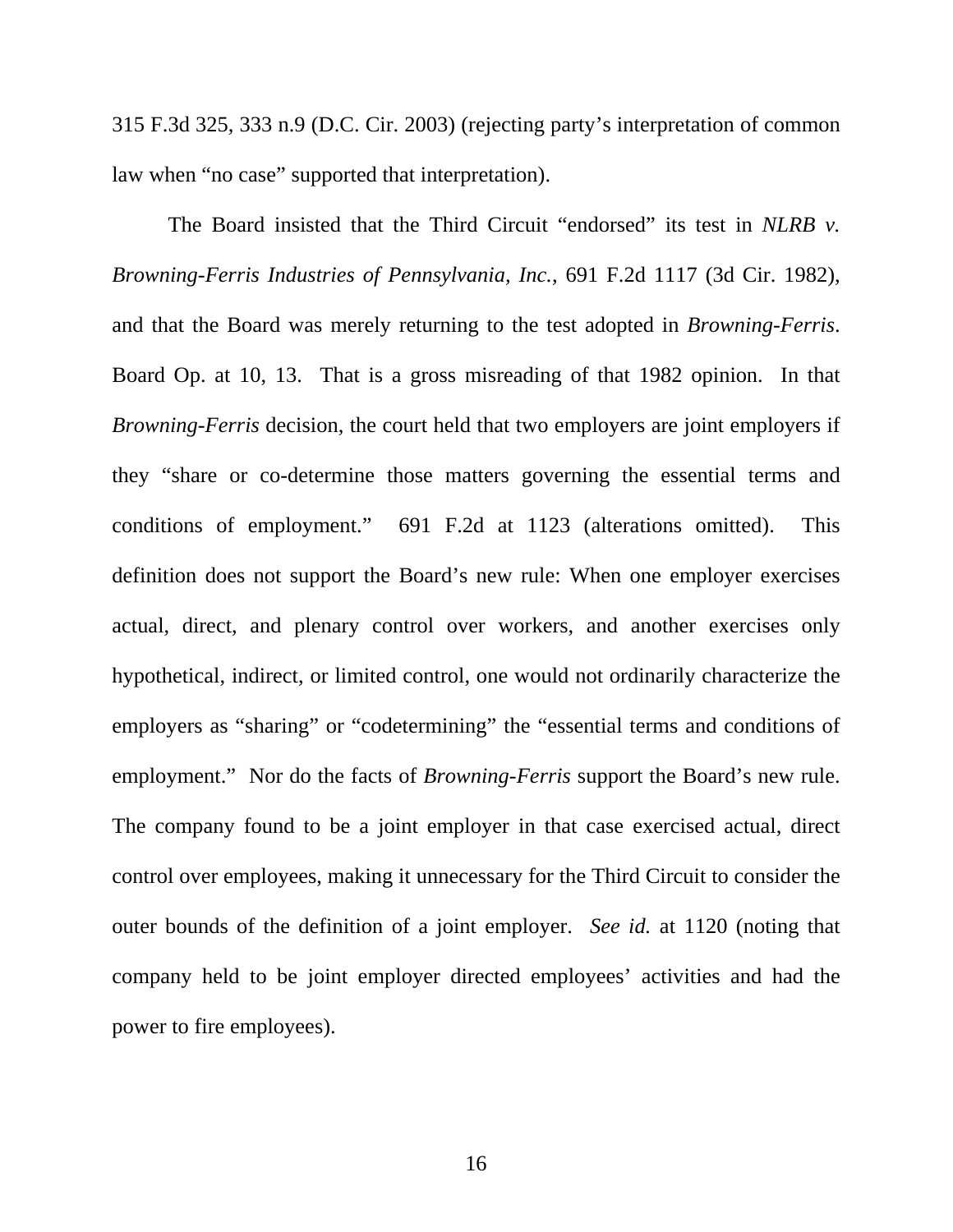The Board apparently concluded that because *Browning-Ferris* did not explicitly rule out joint-employer status in the context of hypothetical, indirect, or limited control, it implicitly supported the Board's new rule recognizing jointemployer status in these circumstances. *See* Board Op. at 10. That inference was an unsound basis from which to derive a common law rule. The common law requires that courts examine the *reasoning* of relevant cases. *See In re Heritage Bond Litig.*, 546 F.3d 667, 677-79 (9th Cir. 2008) (concluding that when interpreting federal common law, the court should "look to the reasoning of cases determining the appropriate scope of similar . . . orders"). Yet nothing in *Browning-Ferris*'s reasoning remotely adverts to the Board's expanded definition of a joint employer. Moreover, as the dissent pointed out, since *Browning-Ferris*, courts—including the Third Circuit—have enforced Board orders which used the Board's "direct and immediate" formulation, without identifying any inconsistency with *Browning-Ferris*. *See Servs. Emps. Int'l Union, Local 32BJ v. NLRB*, 647 F.3d 435, 445-46 (2d Cir. 2011); *Gen. Teamsters Local Union No. 326 v. NLRB*, 772 F.2d 894, 894 (3d Cir. 1985). *Browning-Ferris* thus does not support the Board's position that the common law requires adoption of its expanded definition of a "joint employer."

The Board also relied on *Boire v. Greyhound Corp.*, 376 U.S. 473 (1964), which characterized the joint employer inquiry as whether the putative joint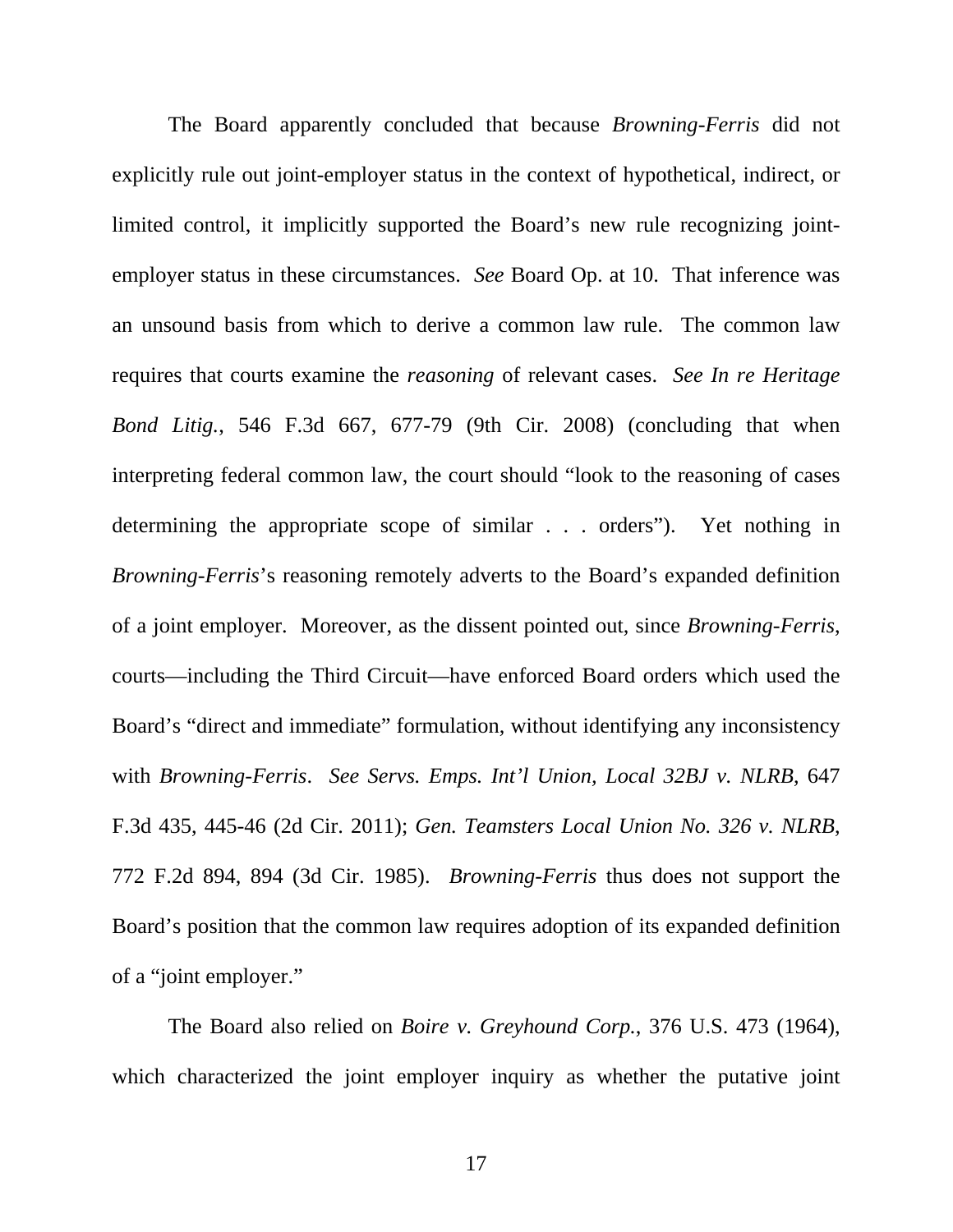employer "possessed" sufficient control over its employees' work. *Id.* at 481. In the Board's view, the fact that the *Greyhound* court used the word "possessed," rather than "exercised," is an implicit endorsement of its new rule. Board Op. at 13. The Board's interpretation of *Greyhound* is indefensible. First, the inference drawn by the Board from the verb "possessed" is suspect: One would not say that a person "possesses" an object if he holds hypothetical, indirect, or limited control over that object. *See, e.g.*, *Delta & Pine Land Co. v. Sinkers Corp.*, 177 F.3d 1343, 1350 (Fed. Cir. 1999) (defining possession as "[h]aving control over a thing with the intent to have and *to exercise* such control") (quoting Black's Law Dictionary 1163 (6th ed. 1990)) (emphasis added). More importantly, nothing whatsoever in the facts of *Greyhound* supports an inference that the Court's selection of the verb "possessed" rather than "exercised" shows an intent to broaden the common-law definition of a joint employer. The actual holding of *Greyhound* was that the Board's decision regarding whether a firm was a joint employer was unreviewable in a proceeding to enjoin a representation election; the Court's two-sentence discussion of the joint employer test was dicta. *See* 376 U.S. at 481.

By contrast, as noted in the dissent, there is a venerable common law doctrine, the "loaned servant" doctrine, that is directly relevant to this case. That doctrine addresses the legal status of workers of a "supplier" company who are loaned out to assist another "user" company. Cases involving loaned workers are

18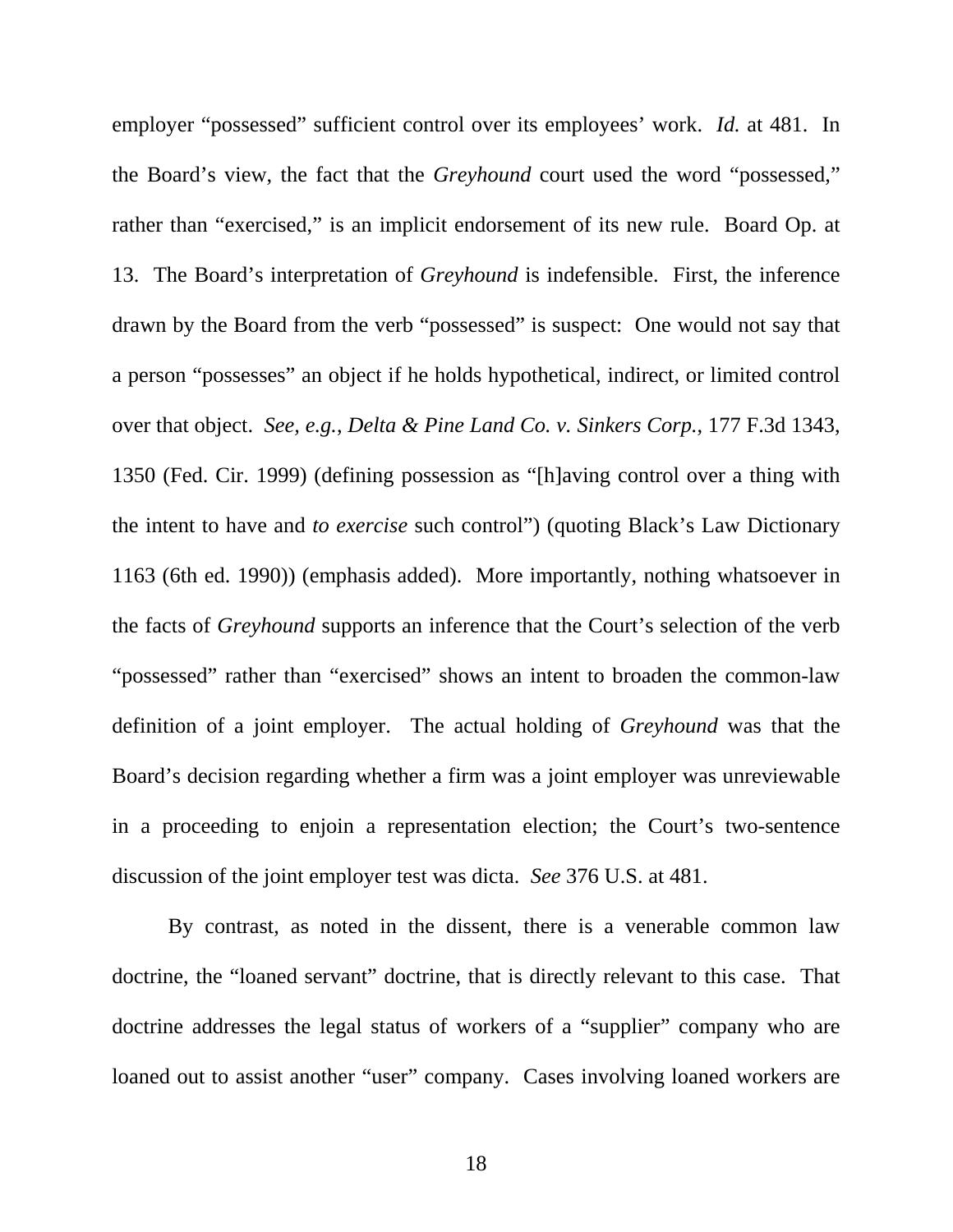the paradigmatic situations in which questions of joint-employer status arise, and the Board stated that the increased number of such workers was the very reason it was reconsidering its prior joint-employer decisions. Board Op. at 11.

"[U]nder the common law loaned-servant doctrine immediate control and supervision is critical in determining for whom the servants are performing services.'" *Shenker v. Baltimore & O.R. Co.*, 374 U.S. 1, 6 (1963). The dissent cited several cases from the 1940s and 1950s—the era in which the NLRA's definition of "employee" was enacted—that reached the same conclusion. Board Op. at 28-29. Modern authorities take the same view. *See, e.g.*, *Williams v. Shell Oil Co.*, 18 F.3d 396, 399 (7th Cir. 1994) ("[O]ne cannot be considered a loaned servant unless the power to control the employee is totally given over to the second employer"); *accord McDonald v. Ponderosa Enters., Inc.*, 352 P.3d 14, 19 (Mont. 2015); *Tarron v. Bowen Mach. & Fabricating Co.*, 213 P.3d 309, 316-18 (Ariz. Ct. App. 2009), *judgment aff'd*, 235 P.3d 1030 (Ariz. 2010). Yet, despite its direct pertinence to this case, the Board ignored the loaned servant doctrine altogether.

Modern common-law cases likewise hold that actual, not hypothetical, control is necessary for a finding of joint-employer status. *Doe I*, 572 F.3d at 683 (concluding that Wal-Mart was not the joint employer of workers because its control "[did] not constitute an 'immediate level of 'day-to-day' control . . . so as to create an employment relationship"); *Gulino*, 460 F.3d at 379 (concluding that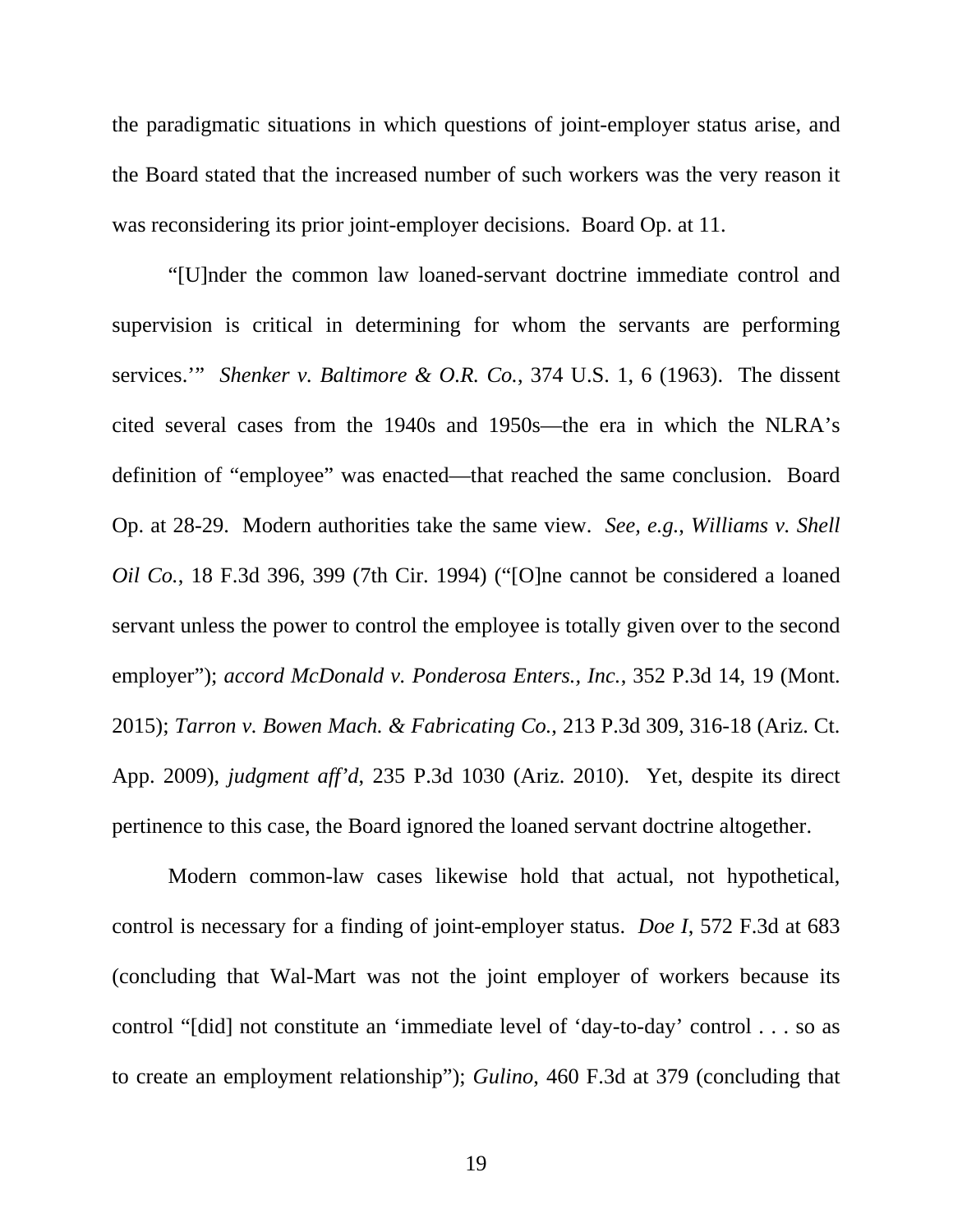the common law employment standard "focuses largely on the extent to which the alleged master has 'control' over the day-to-day activities of the alleged 'servant'" and requires "a relationship where the level of control is direct, obvious, and concrete, not merely indirect or abstract."); *Patterson*, 333 P.3d at 736 (explaining that a franchisor is not the employer of franchisees' employees without "sufficient control of [the] franchisees' day-to-day operations"); *Butler v. Drive Auto. Indus. of Am., Inc.*, 793 F.3d 404, 414 (4th Cir. 2015) (explaining that a relevant factor in the joint employer inquiry is "day-to-day supervision of the individual, including employee discipline"); *Morrison v. Magic Carpet Aviation*, 383 F.3d 1253, 1256 (11th Cir. 2004) (concluding that no joint employment relationship because there was "no evidence that [the company] had direct control over [the worker], rather than the indirect control over a service provider's employees that a customer may obtain by contracting with that service provider."). The Board labored to try to distinguish some of these cases, which were cited by the dissent, Board Op. at 17 n.94, but did not identify a single case disagreeing with this line of authority or endorsing the Board's view of the joint employer doctrine.

Indeed, when the authorities cited by the majority and the dissent are lined up side by side, this case is not even close. The majority relied on tenuous inferences from dicta in cases not addressing the question presented, while the dissent identified both a long-standing common law doctrine and a line of modern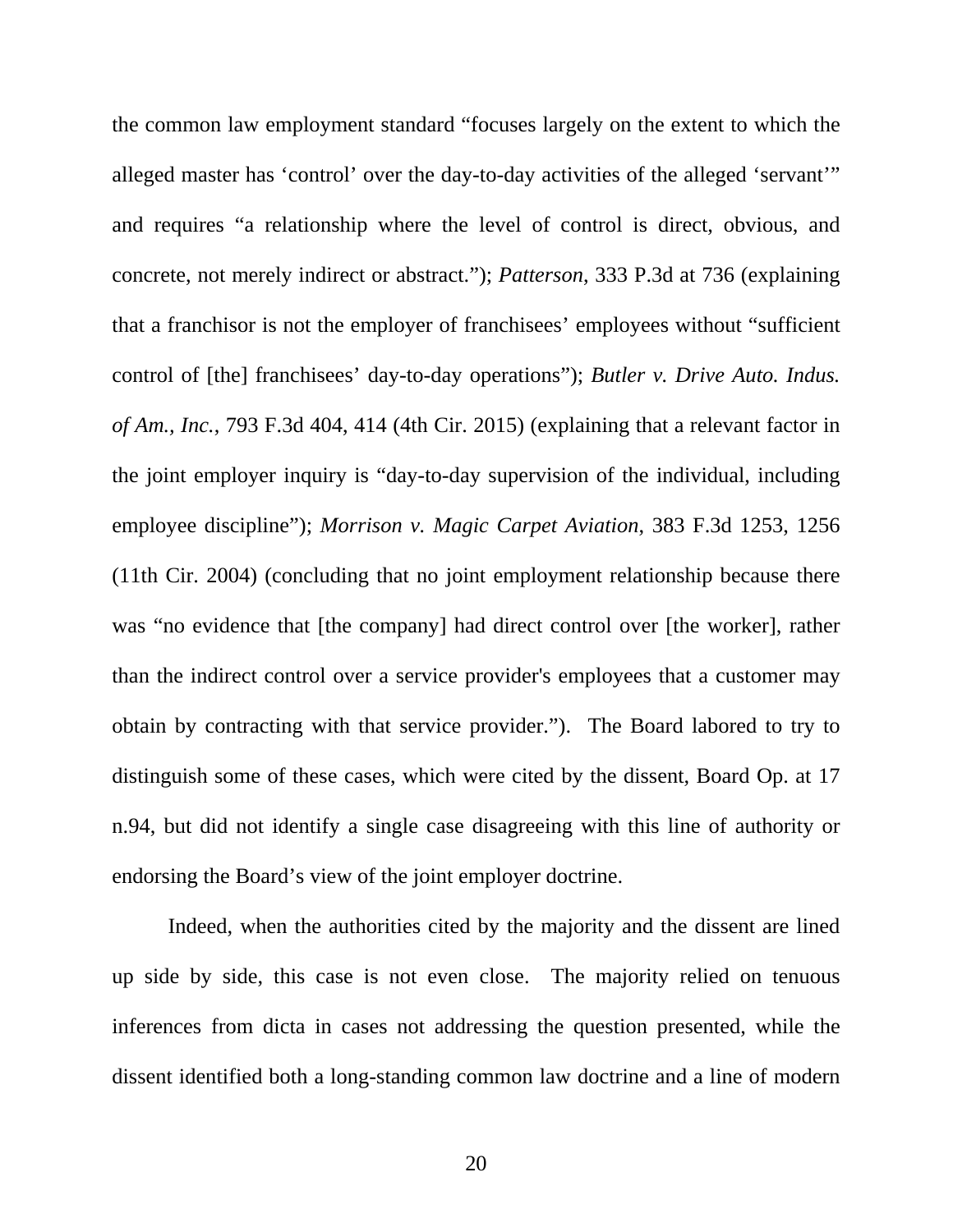cases that directly reject the majority's position. The Board's expansion of the definition of a joint employer therefore is an incorrect interpretation of the common law.

#### C. The Restatement of Agency Does Not Support the Board's Decision.

With no case law to support its position, the Board's common law analysis relied primarily on the Restatement (Second) of Agency. According to the Board, the Restatement's definition of an "employee" supports its view that *potential* control is sufficient for joint employer status. Board Op. at 13-14. And, the Board held, the Restatement's recognition of sub-servant agency relationships supports the Board's view that *indirect* control is sufficient for joint employer status. *Id.* at 14. The Board erred on both points.

> 1. The Restatement's Definition of "Employee" Does Not Support the Board's Expansion of the Joint Employer Doctrine.

The Board held that even if a putative joint employer did not actually exercise control over a class of workers, the mere potential to exercise control was sufficient to establish joint employer status. *Id.* at 13-14. In reaching that conclusion, the Board cited Restatement (Second) of Agency, Section 2(2), which refers to a master as someone who "controls or has the right to control" another, as well as Section 220(2), which states that "[a] servant is a person employed to perform services in the affairs of another and who with respect to the physical conduct in the performance of the services is subject to the other's control or right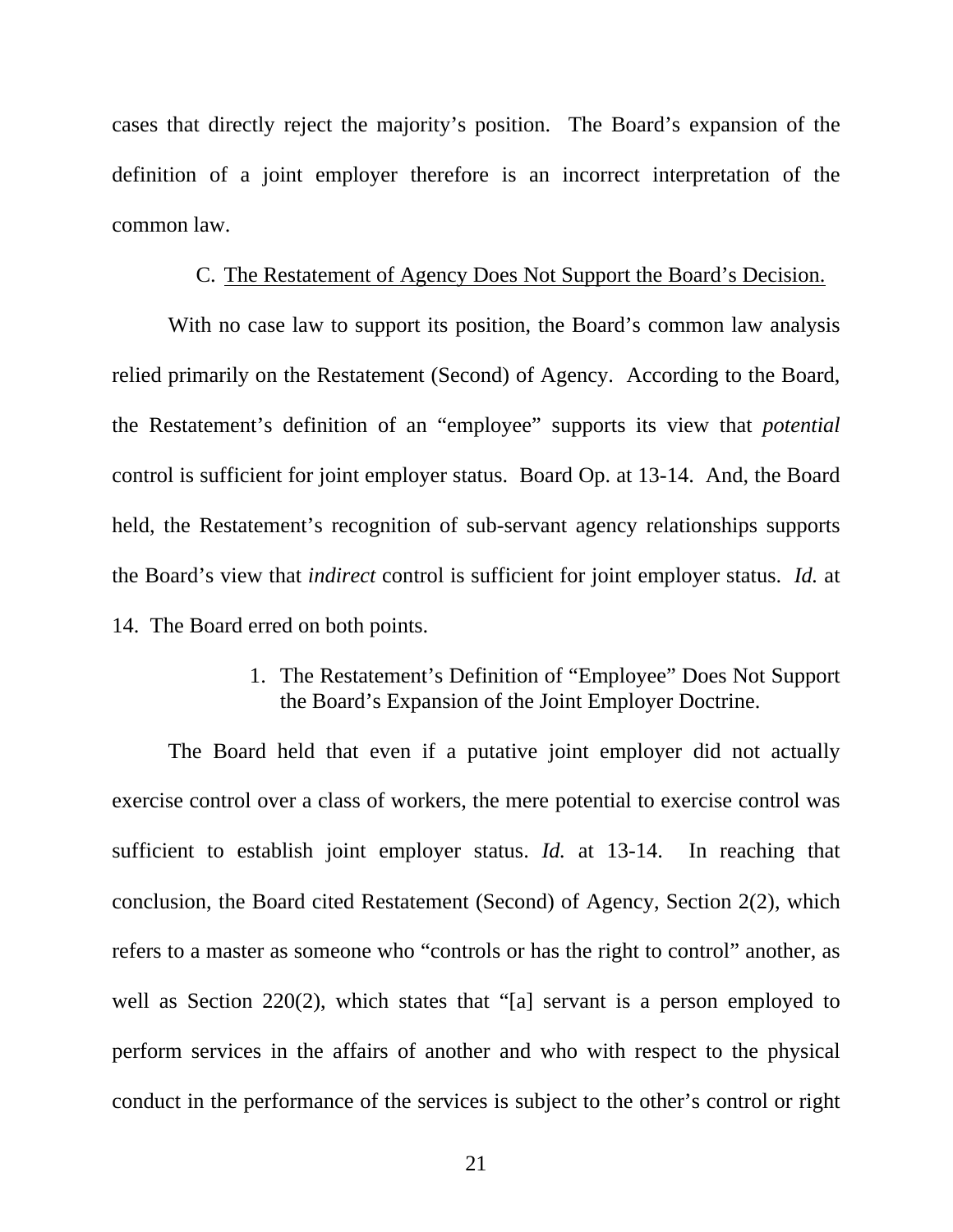to control." From these provisions, the Board inferred that the mere "right to control" another, and the existence of a mere "agreement" to exercise control, are sufficient to establish joint-employer status. Board Op. at 13-14.

That inference was improper. Sections 2 and 220 do not address joint employer status, *i.e.*, whether a worker has two employers rather than one. They address whether a worker is an "employee" at all, *i.e.*, whether a worker has one employer rather than none. The comments and illustrations in these sections uniformly discuss the latter question rather than the former question, and the cases cited in the Restatement almost overwhelmingly discuss situations involving only one putative employer. $^{2}$ 

These two questions are different. The rationale for recognizing an employer-employee relationship based on a mere "right of control" does not extend to the joint-employer context. In assessing whether a worker is an employee of *any* employer, Section 220 of the Restatement recognizes that if an employer retains its right to control an employee, it cannot sever the employer-employee relationship merely by allowing the employee to work autonomously. This is

 $\overline{a}$ 

<sup>&</sup>lt;sup>2</sup> *Amici* are aware of only two cases cited in Section 220 involving joint employers, out of the dozens included in that provision. In one, the issue was not whether a joint relationship existed, but whether any employment relationship existed at all between a worker and two linked companies. *Estate of Suskovich v. Anthem Health Plans of Va., Inc.*, 553 F.3d 559, 563-69 (7th Cir. 2009). In the other, Section 220 was mentioned only in dicta in a footnote. *See McLandrich ex rel. McLandrich v. S. Cal. Edison Co.*, 917 F. Supp. 723, 730 n.6 (S.D. Cal. 1996).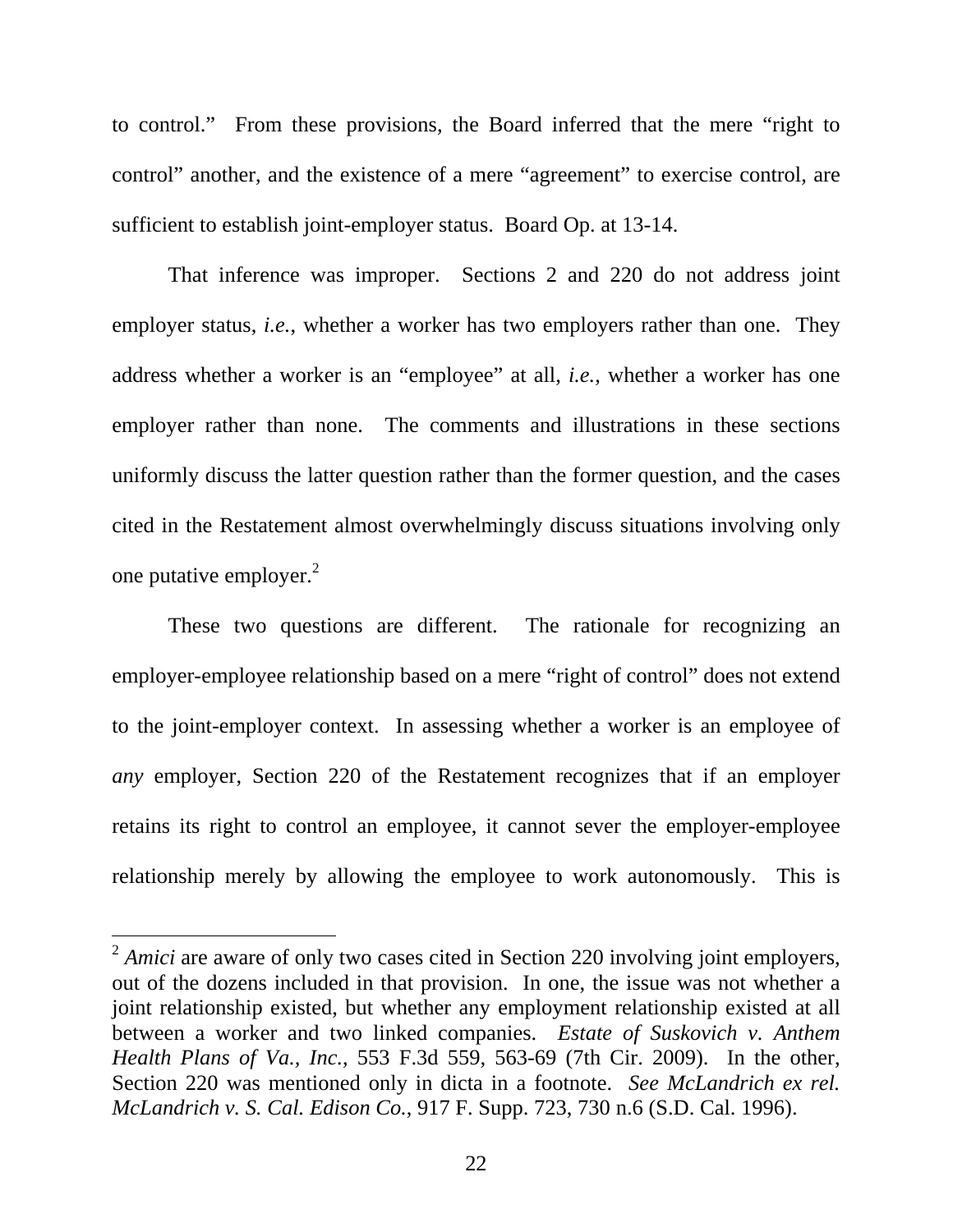because Section 220 is located in the section of the Restatement which defines the circumstances in which an employer may be held vicariously liable for an employee's torts. Thus, Section 220 states that if an employer has the right to closely supervise an employee, but does not exercise that right, it is still vicariously liable for the employee's torts. This reflects familiar principles of tort law: if the mere delegation of authority extinguished vicarious liability, employers would have a perverse incentive to supervise their workers *less*, so as to escape liability for workers' actions. That outcome would be inconsistent with one basic goal of the doctrine of vicarious liability, which is to create an incentive for employers to supervise their workers *more*. *Arizona v. Evans*, 514 U.S. 1, 29 n.5 (1995) (explaining that "the risk of *respondeat superior* liability encourages employers to supervise more closely their employees' conduct").

That reasoning does not apply to the joint-employer context, where employees are, by definition, being directly supervised by at least one employer. The vicarious liability doctrine is designed to ensure that employees are supervised by *someone*, not that employees are supervised by multiple entities simultaneously. Notably, the Board's stated rationale for expanding the definition of a joint employer was not to expand the scope of vicarious liability, but instead to increase the number of participants in collective bargaining. Board Op. at 12. There is no

23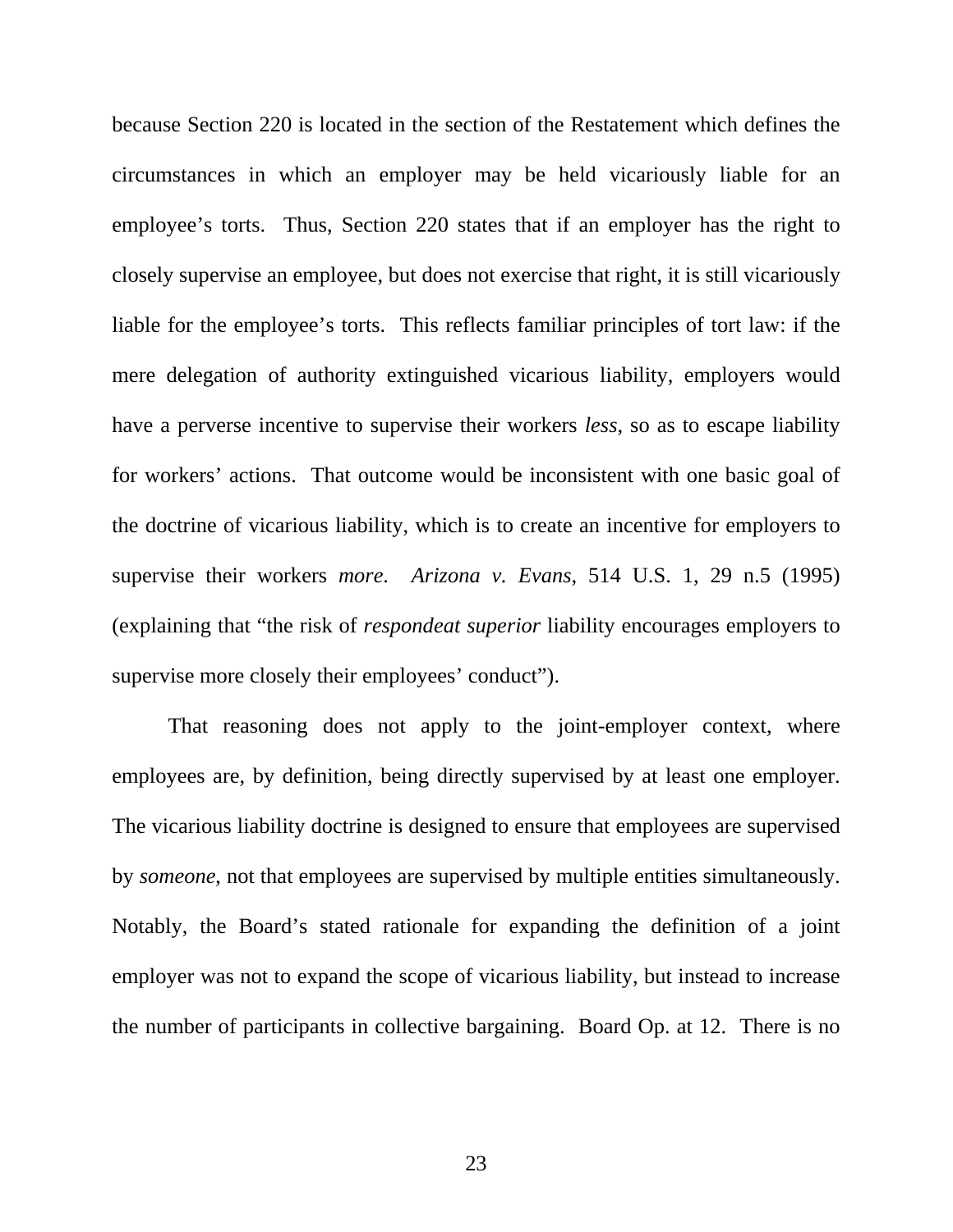sign that the Restatement considered this rationale to be pertinent in adopting the definition of an employee.

Given that the Restatement's definition of an employee is based on cases involving only one putative employer, it was improper for the Board to reappropriate Section 220's language to the joint-employer context. The Restatement is not a statute, whose text must be followed even in cases the legislature may not have envisioned. It is an effort to restate the common law. If there are no cases establishing a particular proposition, the Restatement untethered from the underlying case law—cannot be used to support that proposition. *See Jansen v. Packaging Corp. of Am.*, 123 F.3d 490, 510 (7th Cir. 1997) (en banc) (Posner, J., concurring and dissenting) (criticizing use of the Restatement as a "surrogate statute"), *judgment aff'd*, 524 U.S. 742 (1998); *Patton Boggs, LLP v. Chevron Corp.*, 825 F. Supp. 2d 35, 41 (D.D.C. 2011) ("[T]he Restatement is not a free-standing body of law that this Court can apply in the absence of state or local law adopting it."). The Board's reliance on the Restatement, without reference to the underlying case law, was therefore contrary to law.

#### 2. The Restatement's Sub-servant Doctrine Does Not Support the Board's Expansion of the Joint Employer Doctrine.

In addition to holding that *potential* control was sufficient to establish jointemployer status under the common law, the Board held that *indirect* control was

24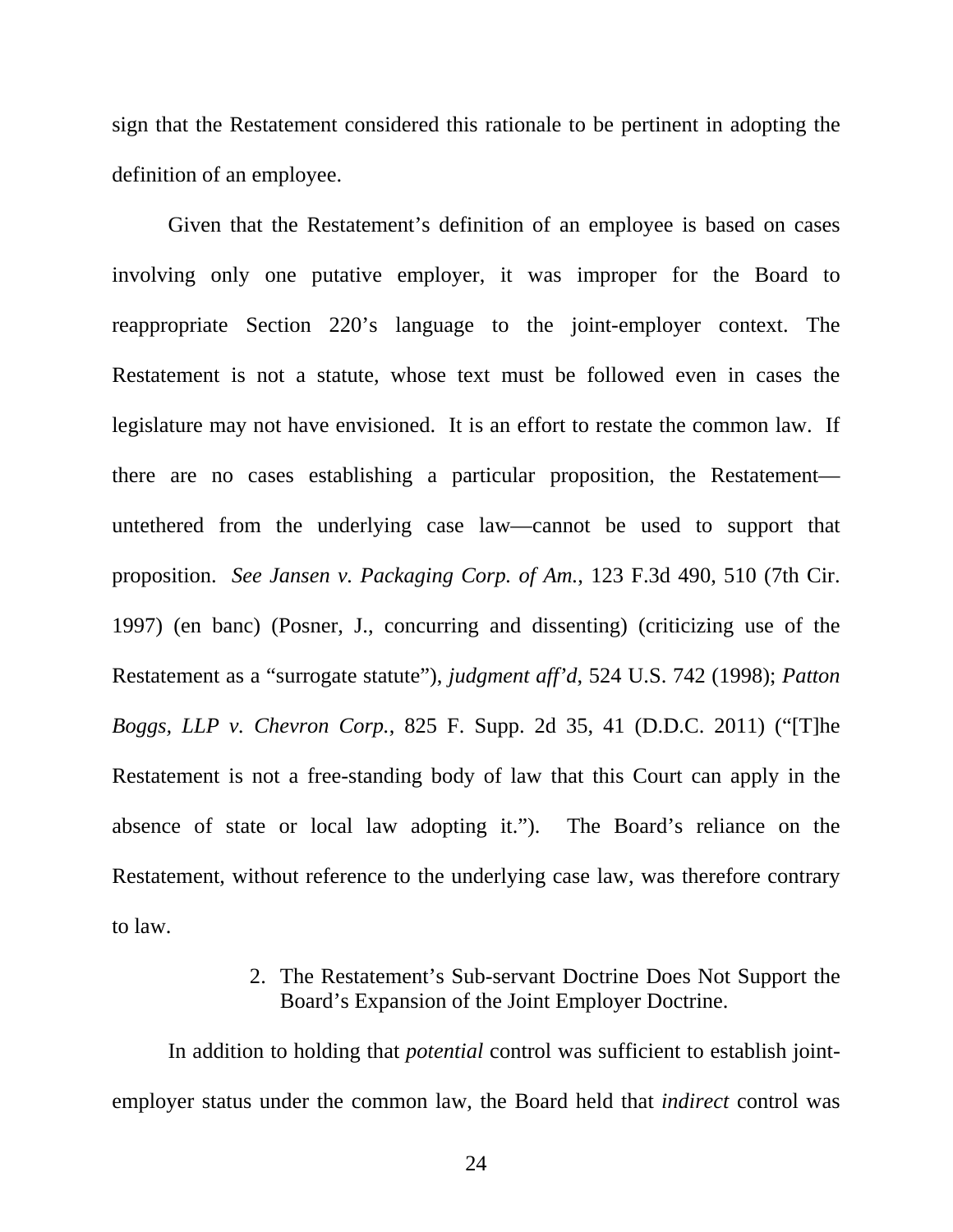sufficient to establish that status. The Board relied on Restatement (Second) of Agency § 5, which sets forth the common law's "sub-servant" doctrine, under which a workman's helper is an agent of both the workman and the employer.

Contrary to the Board's decision, however, the sub-servant doctrine does not support its definition of a joint employer. The sub-servant doctrine applies when both the servant and the sub-servant are servants of a single master: that is, when there is a linear chain linking master to servant, and servant to sub-servant. The Restatement makes clear that the sub-servant doctrine is oriented around the fact that both the servant and sub-servant are servants of a *single* master. It provides:

The situations in which a subservice relation can be found are few, since normally a servant subject to the master's control as to his physical conduct does not employ one subject to his orders other than a subordinate employed by him for the master. However, there are a few situations in which a servant, although subject to control as to his conduct by his master, is authorized to employ his own assistants, paying them and being responsible to the master for their conduct. In such cases, the basis for the finding of subservice appears to be that the subservants are subject to control, in their physical movements, both by their immediate employer and by the latter's master. The employing servant in this situation is in the position of a master to those whom he employs but these are also in the position of servants to the master in charge of the entire enterprise.

Restatement (Second) of Agency § 5(2), reporter's notes 36. In other words, when a sub-servant's master is himself a servant, the sub-servant will have two masters: his own master, and his master's master. *See Mendoza v. Rast Produce Co.*, 140 Cal. App. 4th 1395, 1405-06 (2006) (explaining that a subagent is the agent of a principal because of a fiduciary duty that flows from the principal, to the agent, to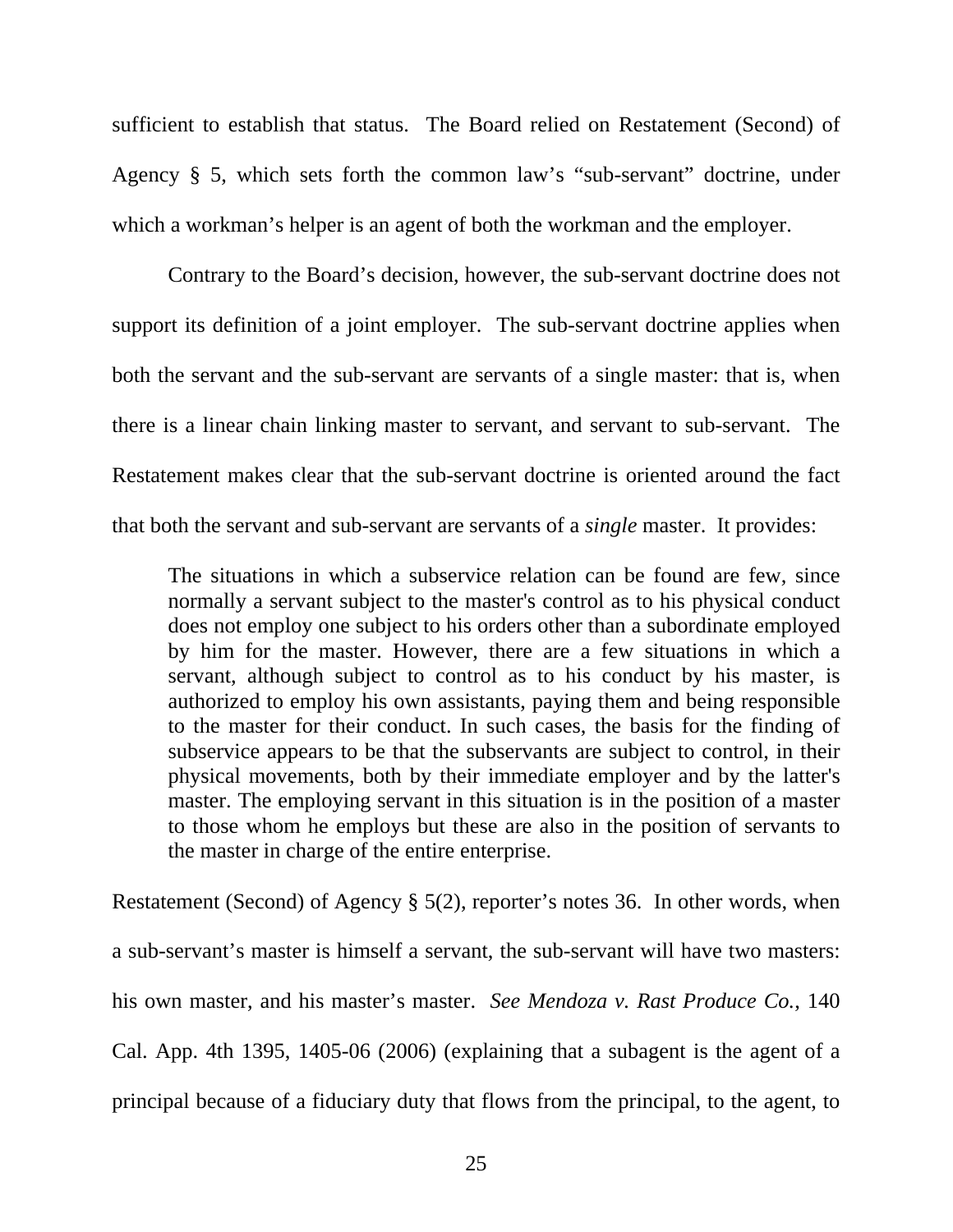the subagent); *Schmidt v. Burlington N. & Santa Fe Ry. Co.*, 605 F.3d 686, 689-90 (9th Cir. 2010) ("A plaintiff can proceed under [the sub-servant] theory by showing his employer was the common-law servant of the [master]").

 In the joint-employer context, however, one employer is not the servant of the other. Instead of a single line linking master to servant to sub-servant, there are two separate relationships: one between the employee and his first employer, and one between the employee and his second employer. The transitive property that makes a sub-servant the agent of his master's employer, even absent direct control by the employer, does not apply when one servant has two unaffiliated employers.

The Restatement's discussion of the sub-servant doctrine does not support the Board's expansion of the joint employer doctrine. That discussion actually suggests the sub-servant relationship is the *only* circumstance in which a servant can have two masters, thus precluding *any* joint employer doctrine. *See*  Restatement (Second) of Agency § 5, reporter's notes 38 ("The conception of two masters to whom the servant must be obedient is perhaps even more difficult than that of an agent with two principals, one of whom at least is not his master. But . . . it would appear necessary to recognize the existence of subservants."). This view is inconsistent with the weight of modern authority, which does recognize a jointemployer doctrine under certain circumstances. It demonstrates, however, that the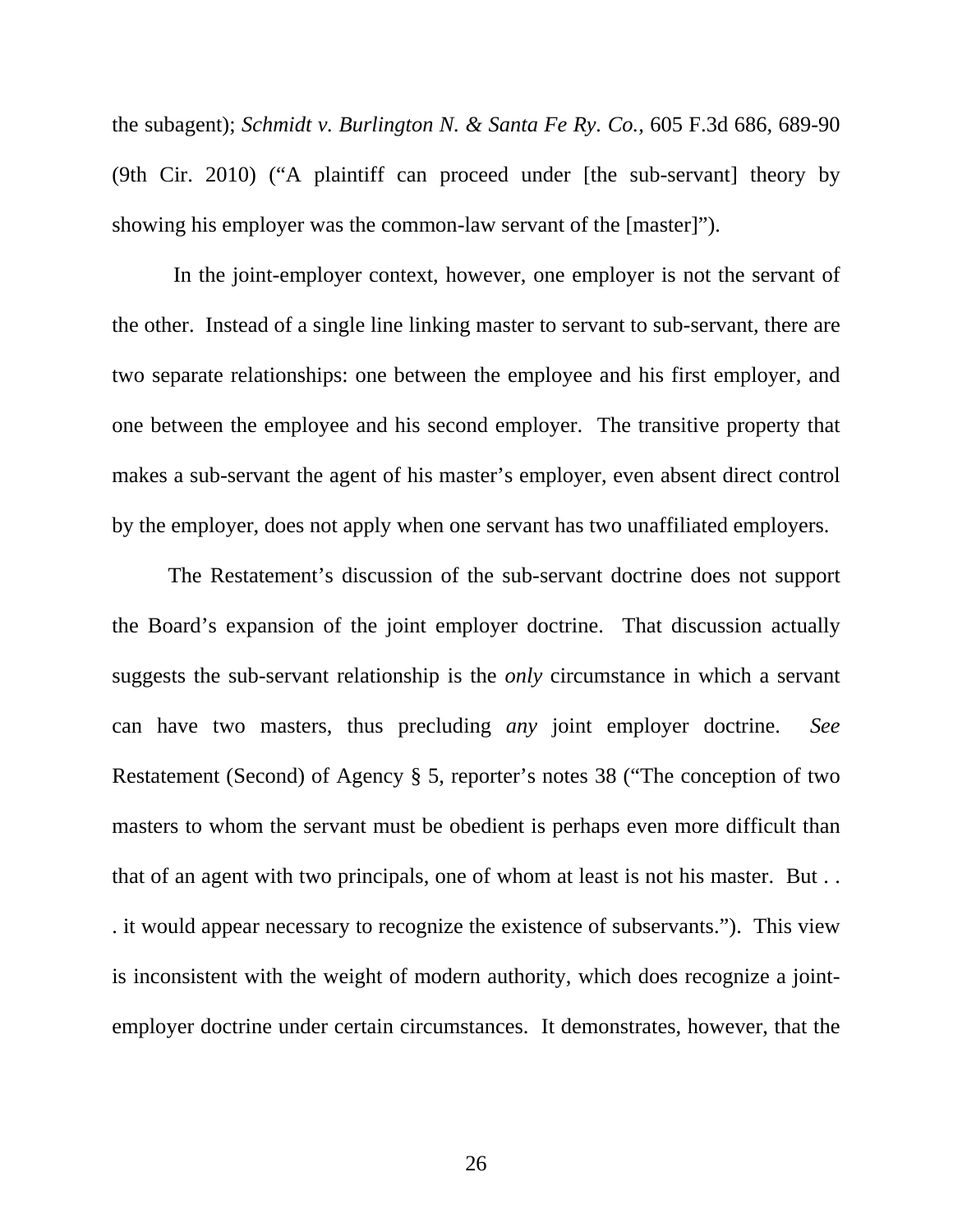Board could not responsibly characterize the Restatement (Second) of Agency as *supporting* its new definition of a joint employer.

### D. The Restatement of Employment Law Confirms That the Board's Interpretation of the Common Law is Wrong.

As shown above, the Restatement (Second) of Agency does not specifically speak to the definition of a joint employer and the Board ignored the most relevant case law for determining the definition of an employer in the joint employer context. Moreover, the Restatement of Employment Law, which was released in 2015, contains a section addressing that specific question. The Board cited this newer Restatement in passing, but failed to address that it squarely rejects the Board's approach to the joint-employer doctrine.

In its section addressing the joint employer doctrine, the Restatement of Employment Law gives the following illustration:

A is a driver of a large concrete-mixer truck owned and operated by the P corporation. The R construction company rents the truck for a particular project. P assigns A to operate the truck in accord with P's mechanical and safety specifications while it is used on R's project. R's supervisors tell A what work they want the truck to accomplish. A's compensation is set by P and is paid by P. If dissatisfied with A, R can request that P assign another driver. Only P can discharge A.

A is an employee of P but not of R. P alone sets the terms of A's compensation and controls the details of how A is to operate the truck in providing service to R.

Restatement of Employment Law § 1.04 illus. 5. This illustration perfectly illustrates the error in the Board's new approach. In this example, R has the power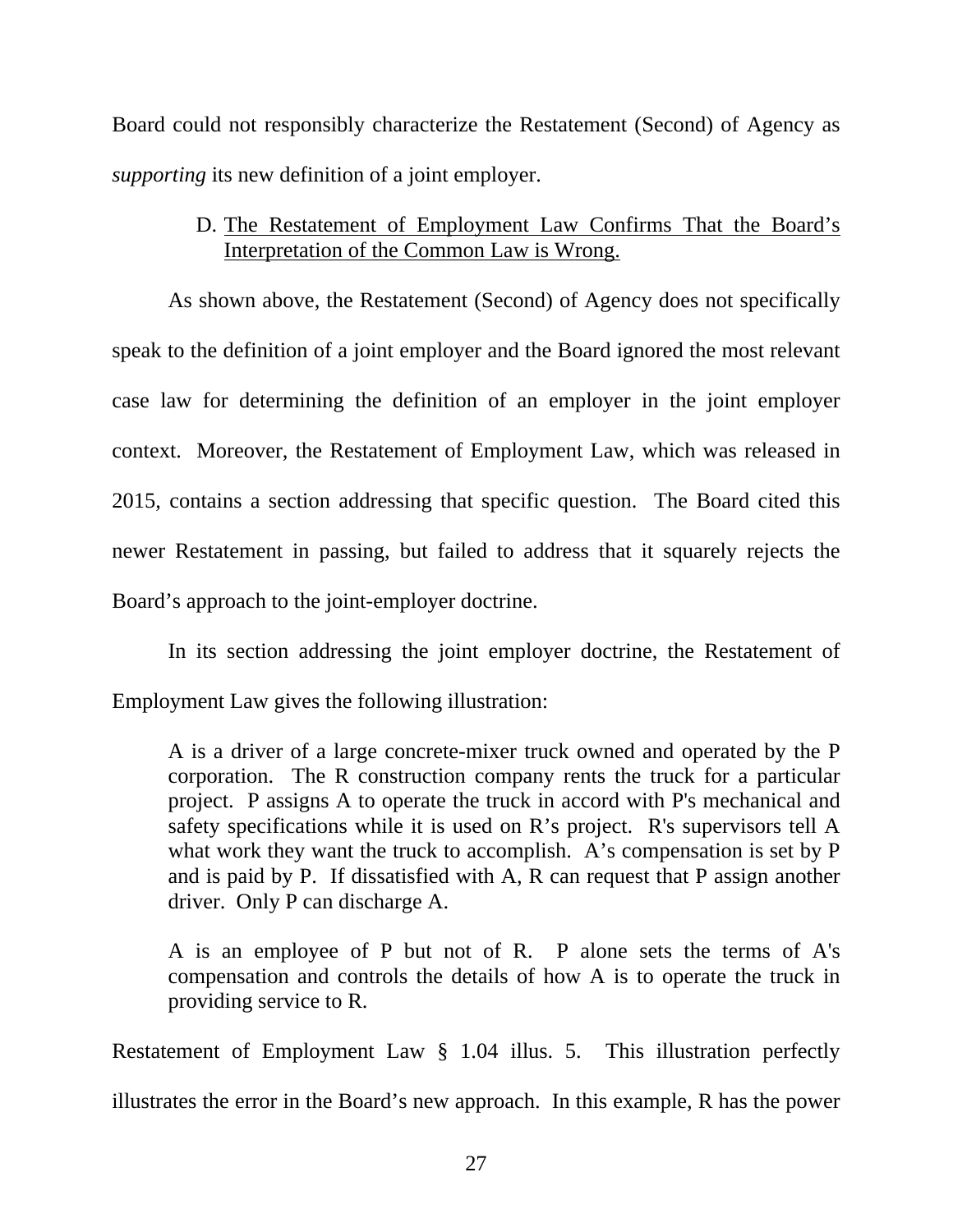to terminate an employee of P, but that power is indirect rather than direct: "If dissatisfied with A, R can request that P assign another driver. Only P can discharge A." Moreover, R's direct control is "limited and routine"—R's supervisors merely "tell A what work they want the truck to accomplish," as opposed to directing A on how to perform the work.

Under the Board's prior approach to joint employment status, A would not have been deemed an employee of R, because R's direct power was "limited and routine," and its power to terminate was indirect rather than direct. Under the Board's new approach, however, A is an employee of R, because "limited and routine" control, as well as the indirect power to terminate, are sufficient to establish joint-employer status.

But the Restatement of Employment Law states that in this scenario "A is an employee of P but *not* R." Restatement of Employment Law § 1.04 illus. 5 (emphasis added). In other words, the Board's prior approach was the correct reflection of the common law, as codified by the Restatement of Employment Law, and the Board's new approach is not. This portion of the Restatement of Employment Law, which directly addresses the problem at hand, is far more pertinent than the portions of the Restatement (Second) of Agency cited by the Board, which have nothing to do with joint employer status.

28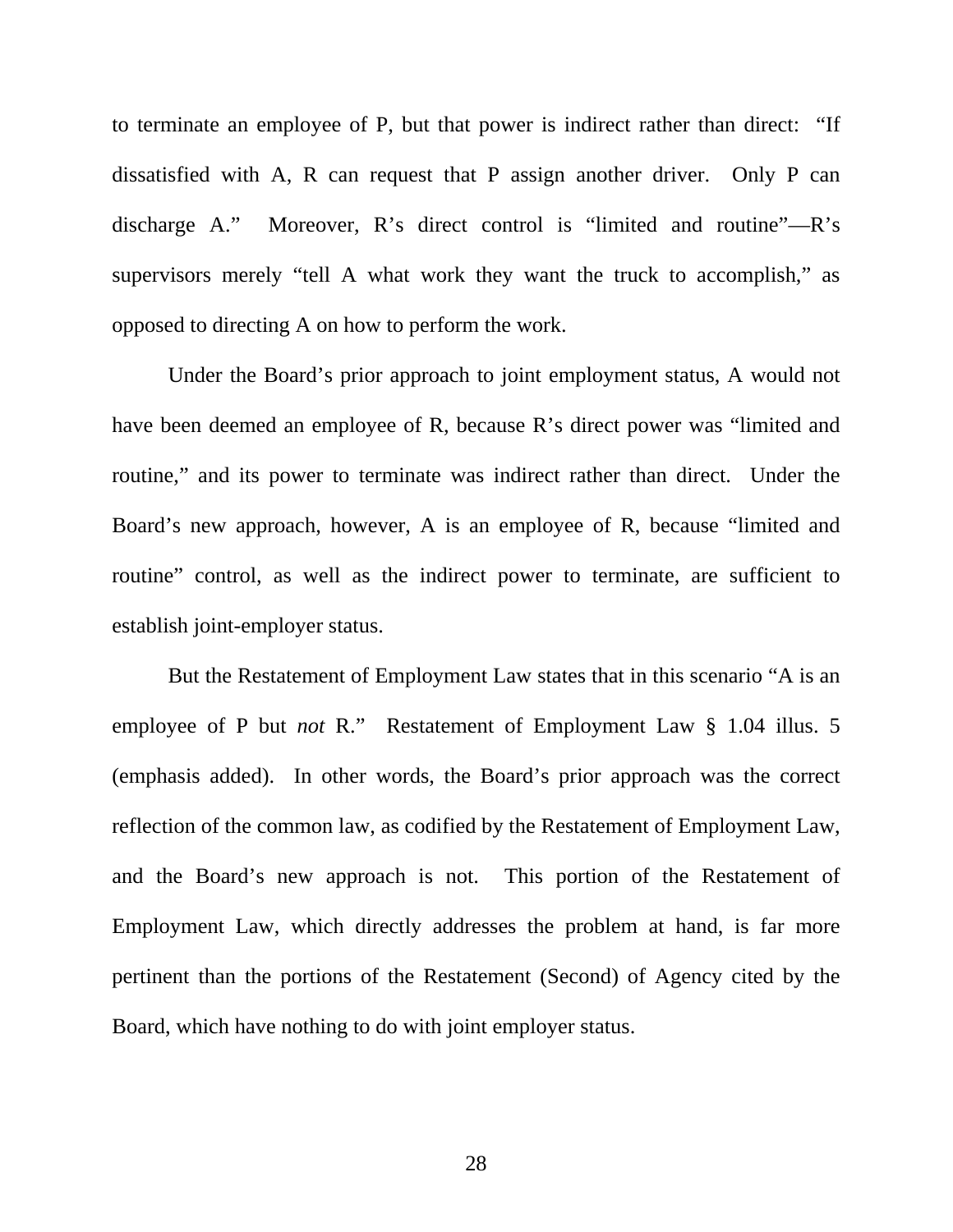The above example from the Restatement of Employment Law is strikingly similar to *TLI, Inc.*, 271 N.L.R.B. 798 (1984), which the Board overruled in the decision below. *TLI* involved drivers employed by a company, TLI, which performed deliveries on behalf of another company, Crown Zellerbach. *Id.* at 798. Crown instructed the drivers "as to which deliveries are to be made on a given day; however, the drivers themselves select [ed] their own assignments, on a seniority basis." *Id.* at 799. Crown also supplied "incident reports" to TLI in the event of worker misconduct, but did not itself take disciplinary action against workers. *Id.* The Board concluded that Crown was not a joint employer because its control was limited and routine, and because Crown did not hire or fire the workers. *Id.* The Board's *TLI* decision almost perfectly mirrors the logic of the Restatement of Employment Law. *See also Laerco*, 269 N.L.R.B. at 324-25 (concluding that no joint employment relationship existed based on facts nearly identical to *TLI*). Under the Board's new rule however, Crown would be a joint employer. As the Restatement of Employment Law makes clear, *TLI* and *Laerco* were right and the decision below was wrong.

 $*$  \* \* \*

The Board repeatedly insisted that its broadened definition of a joint employer reflected its interpretation of the common law. Board Op. at 12. But the Board left little doubt that it was not solely motivated by a dispassionate effort to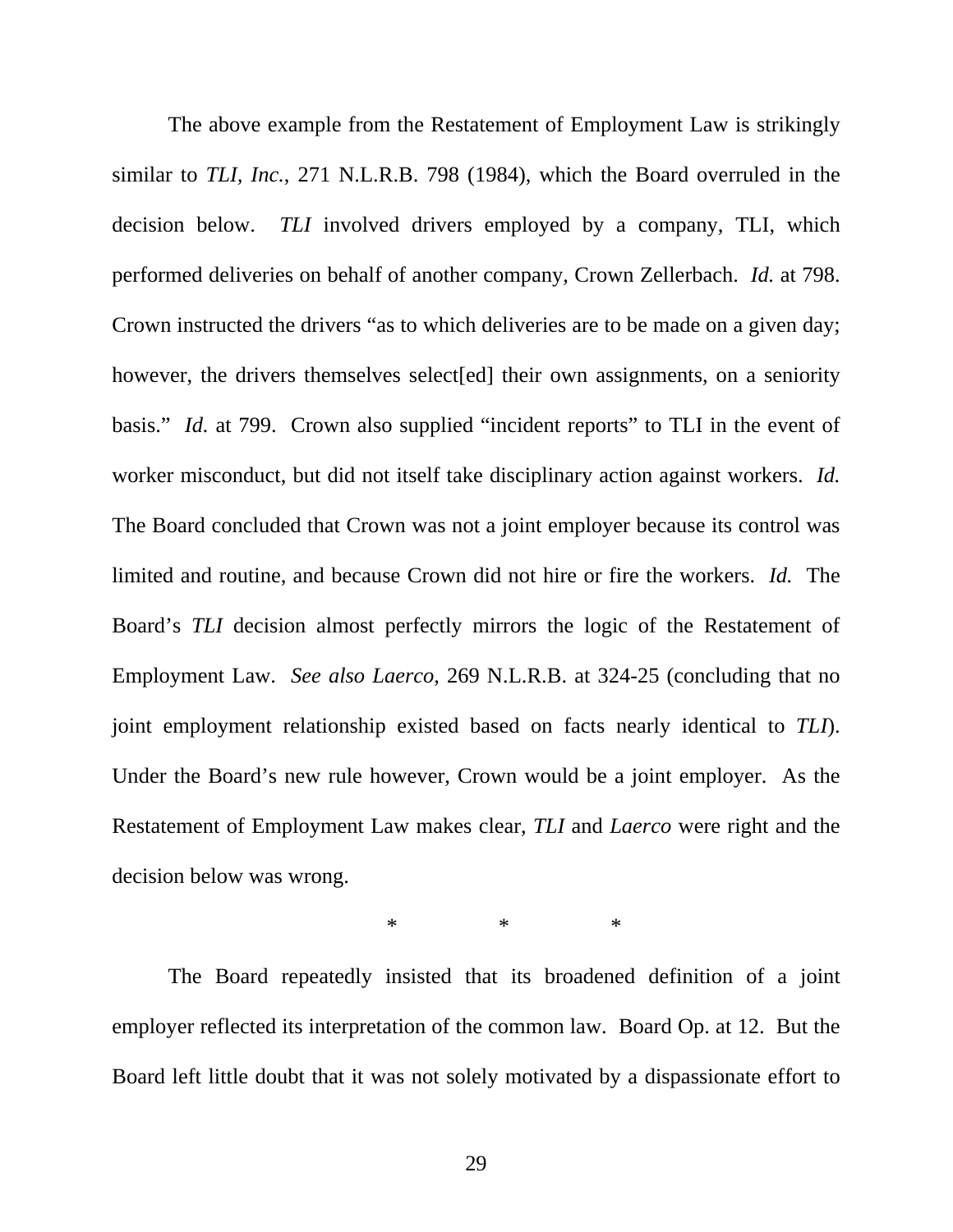conform its doctrine to the judicial consensus. The Board stated that the expansion of the temporary services industry spurred it to enact its new rule, emphasizing that the "primary function and responsibility of the Board is that of applying the general provisions of the [NLRA] to the complexities of industrial life." Board Op. at 11 (alterations and quotation marks omitted). And the Board's decision concluded with the following coda: "It is not the goal of joint-employer law to guarantee the freedom of employers to insulate themselves from their legal responsibility to workers, while maintaining control of the workplace." *Id.* at 21. It is clear that, as a matter of policy, the Board felt that the common law *should*  recognize a broad joint employer doctrine, and it was motivated by that goal in purporting to expand the NLRA's concept of a joint employer.

Whether the Board's view is good labor relations policy can reasonably be debated. Whether the Board's view accurately reflects the common law, however, cannot. There is no judicial authority at all—much less a judicial consensus sufficient to establish a common-law rule—that joint-employer status can be recognized on mere potential, indirect, or limited control. To recognize a joint employment relationship under those circumstances would contravene Congress's intent that in defining an employee under the NLRA, the Board must follow the common law.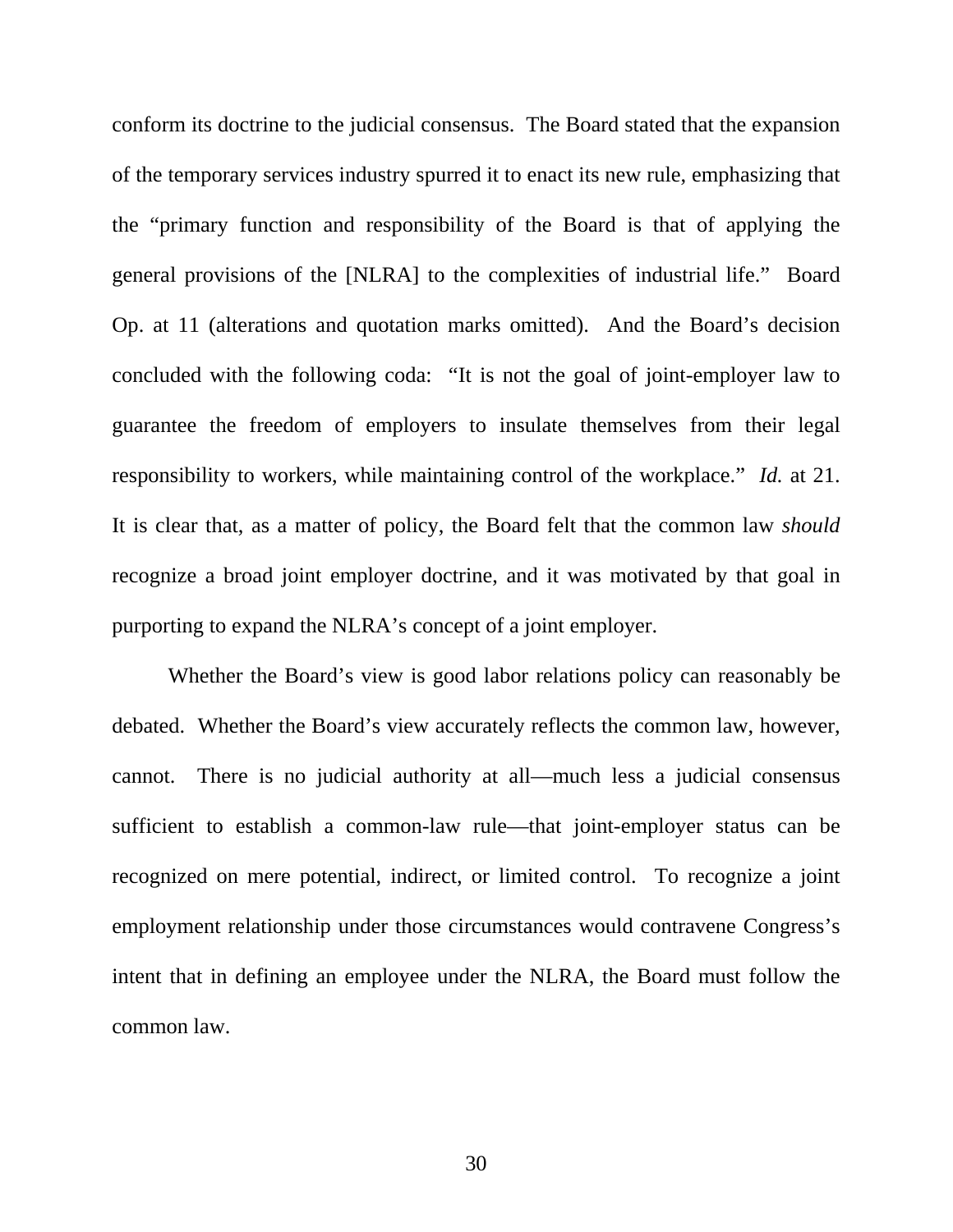# **CONCLUSION**

The Court should grant the petition for review and deny the cross-petition for enforcement of the Board's order.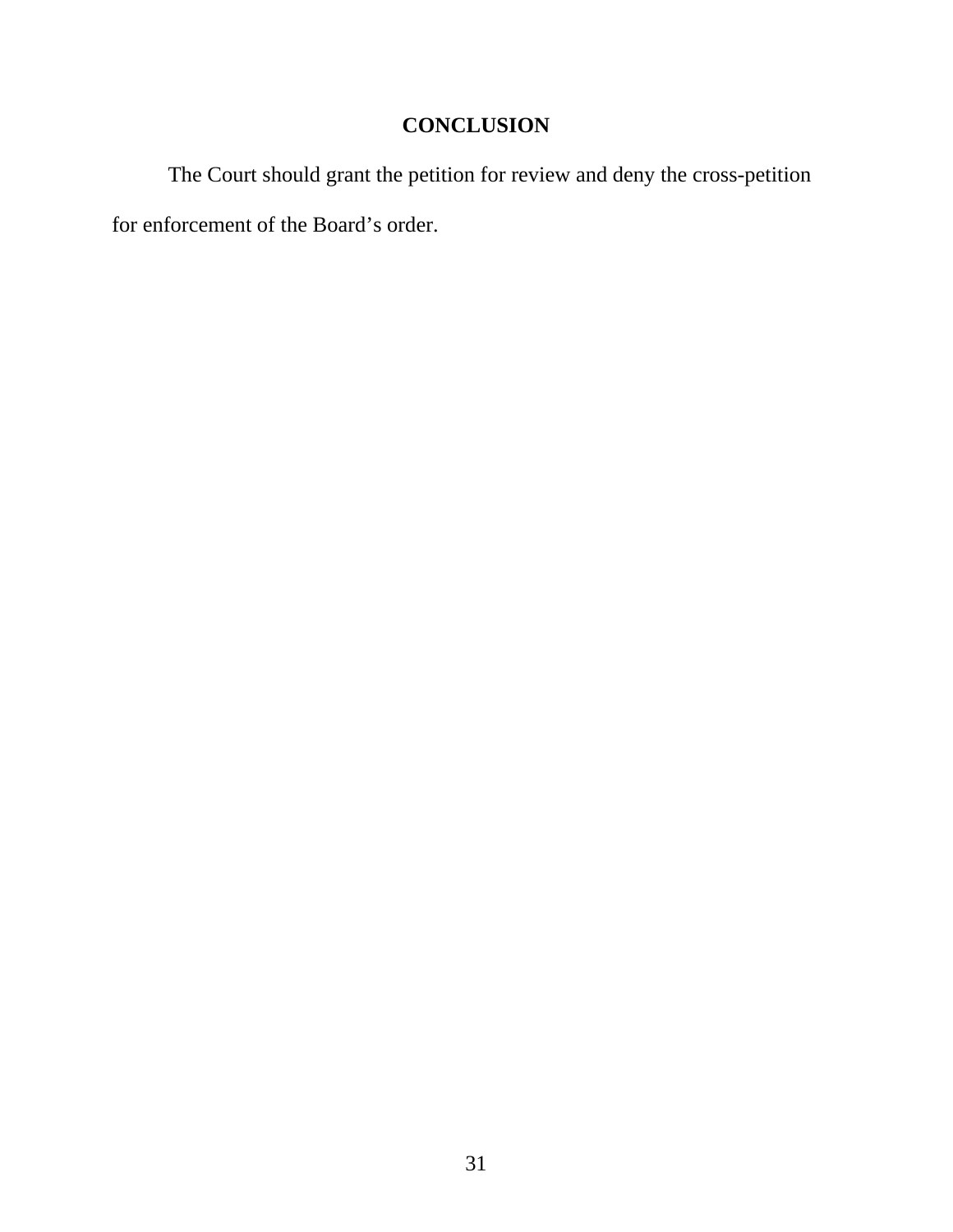June 14, 2016

Kate Comerford Todd Steven P. Lehotsky Warren Postman U.S. CHAMBER LITIGATION CENTER 1615 H Street, NW Washington, DC 20062 (202) 463-5337

*Counsel for Amicus Curiae Chamber of Commerce of the United States of America* 

Deborah R. White RETAIL LITIGATION CENTER, INC. 1700 N. Moore Street Suite 2250 Arlington, VA 22209

*Counsel for the Retail Litigation Center, Inc.*

Respectfully submitted,

/s/ Adam G. Unikowsky Adam G. Unikowsky Samuel C. Birnbaum\* JENNER & BLOCK LLP 1099 New York Avenue, NW Washington, DC 20001 (202) 639-6000 aunikowsky@jenner.com

\**Admitted only in New York. Practicing under the supervision of the partnership of Jenner & Block LLP.* 

*Counsel for Amici Curiae*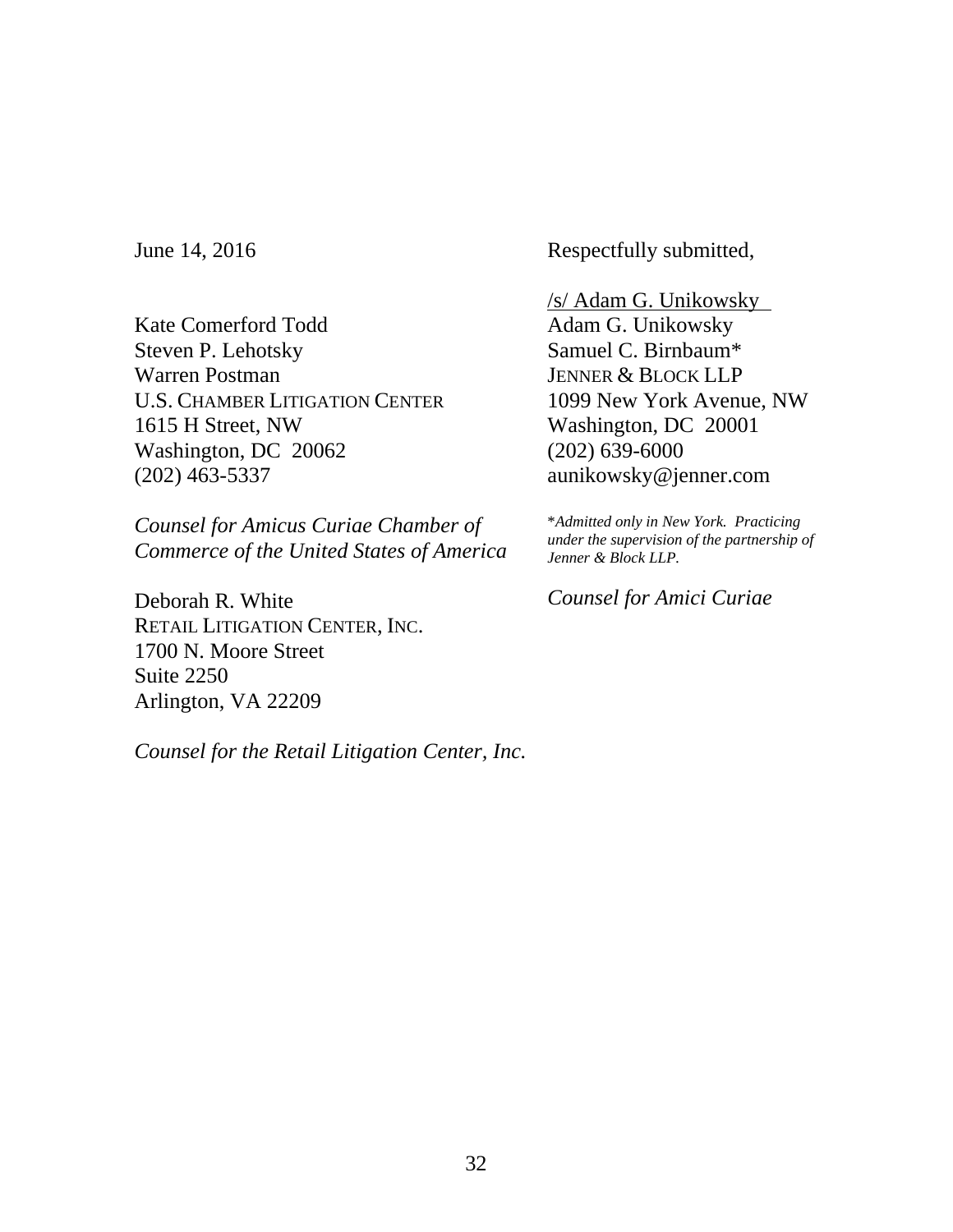#### **CERTIFICATE OF COMPLIANCE**

1. This brief complies with the type-volume limitation of Fed. R. App. P. 29(d) because it contains 6,999 words, excluding the parts of the brief exempted by Fed. R. App. P. 32(a)(7)(B)(iii).

2. This brief complies with the typeface requirements of Fed. R. App. P.  $32(a)(5)$  and the type style requirements of Fed. R. App. P.  $32(a)(6)$  because it has been prepared in a proportionally spaced typeface using Microsoft Word 2010 in 14-point Times New Roman type style.

June 14, 2016

 */s/* Adam G. Unikowsky Adam G. Unikowsky JENNER & BLOCK LLP 1099 New York Avenue, NW Suite 900 Washington, DC 20001 (202) 639-6000